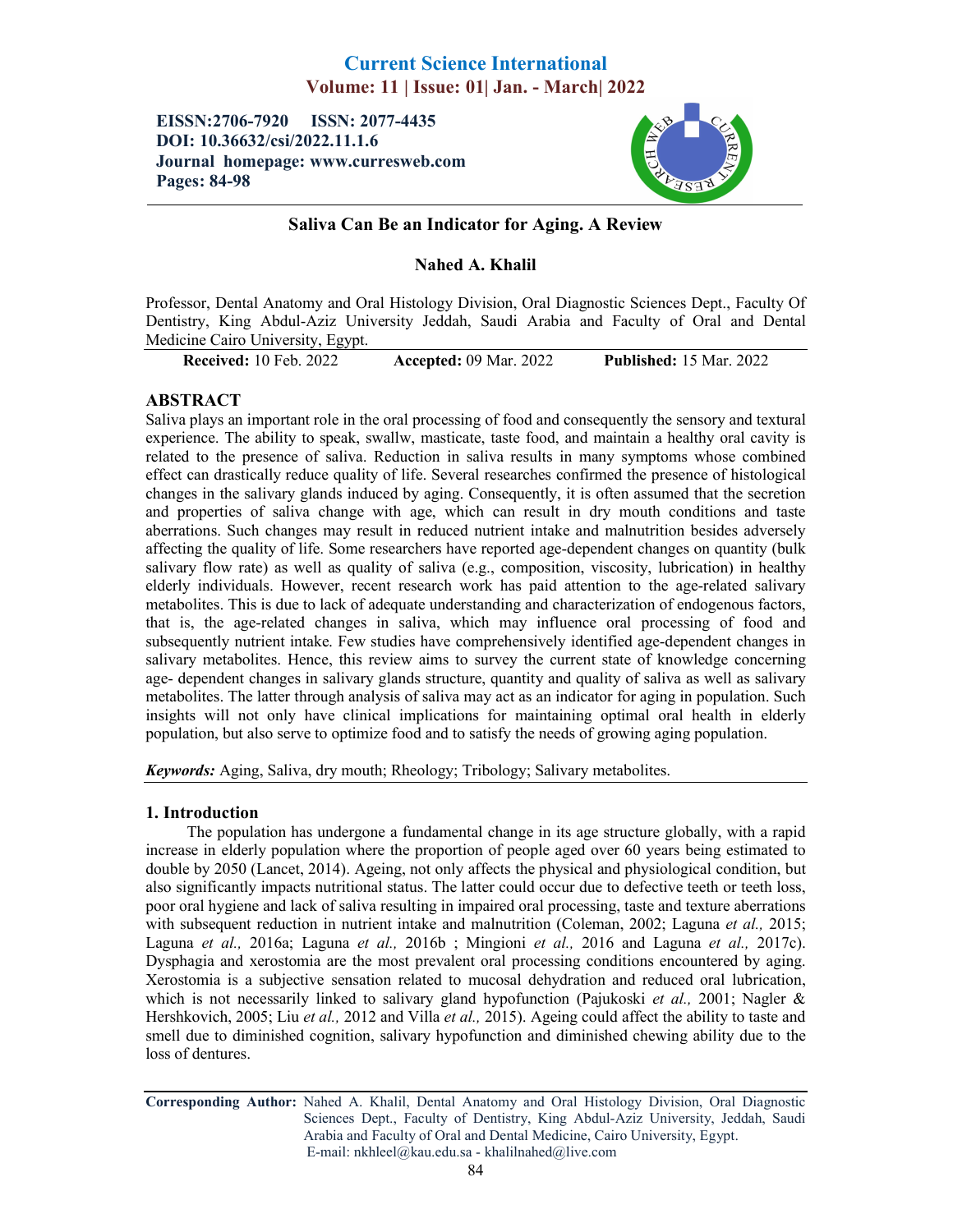All of these may lead to changes in the regulation of appetite provoking a lack of hunger, also known as "anorexia of ageing" (Malafarina *et al.,* 2013). It is often believed that xerostomia in elderly is ultimately associated with age-dependent changes in quantity and quality of salivary secretion (Vissink *et al.,* 1996).

Saliva is a complex biological fluid that is essential for eating to form a coherent, smooth and swallowable bolus (Prinz and Lucas, 1997). Saliva also plays an important role in sensory perception by diluting food components responsible for taste and aroma, allowing them to interact with the taste buds (Doyennette *et al.,* 2011and Neyraud, 2014). In addition to the eating-related functions, saliva secretion ensures continuous hydration of the mouth and demonstrates an antibacterial function (Dowd, 1999).

From a compositional viewpoint, saliva is a slightly acidic fluid mixture mainly composed of water (99.5%), proteins (0.3%), including mucins and enzymes and inorganic substances (0.2%) (Humphrey and Williamson, 2001). Saliva also adheres to oral surfaces and helps to maintain saliva pellicle thickness of 30-100 nm (Lendenmann *et al.,* 2000; Morzel *et al.,* 2014 and Hannig *et al.,*  2017) although the thickness may vary depending upon the pellicle's location in the mouth. Proteins, such as anionic glycosylated mucins, statherins render saliva with its rheological (viscosity, elasticity, stickiness), unique water-holding and lubrication properties (Douglas *et al.,* 1991; Sarkar & Singh, 2012; Sarkar *et al.,* 2016 and Laguna & Sarkar, 2017).

Recently, Metabolomics has been introduced as a branch of chemical biology that profiles metabolites in cells and organisms (Dettmer *et al.,* 2007 and Patti *et al.,* 2012), using techniques such as liquid chromatography-mass spectrometry (LC–MS). It usually deals with molecules smaller than 1.5 kDa, and is an important tool for studying metabolic regulation. It has been reported that salivary metabolites appear to be linked to aging. Diverse age-linked changes occur in various tissues as blood (Chaleckis *et al.,* 2016; Darst *et al.,* 2019 and Srivastava, 2019) and urine (Teruya *et al.,* 2020), so salivary metabolites may also reflect changes due to aging, and are very likely distinct from agelinked metabolites of blood and urine (Teruya *et al.,* 2021). Human aging appears to be an outcome with many parameters. Increased, decreased, or missing metabolites likely affect the onset and progression of aging. Comprehensive analyses regarding aging of salivary metabolites have been scarce, although age-related changes in glutathione have been reported (Valdes *et al.,* 2013; Nassar *et al.,* 2014 and Srivastava, 2019).

The current basic concept of human aging is that it constitutes a composite of processes occurring in various tissues throughout the body, at molecular, cellular, and tissue levels (Rowe & Kahn, 1987; Aihie Sayer *et al.,* 1999 and Hofer *et al.,* 2003). Aging events often occur in an interdependent manner so that the overall outcome of human aging may be highly coordinated. Low molecular-weight metabolites participate in numerous metabolic pathways or networks, so that their declines and increases may constitute signatures of molecular events of human aging (Srivastava *et al.,* 2019). Identified metabolites may be implicated directly or indirectly in causes of human aging.

Because saliva can be collected non-invasively, it may enable a new way to comprehensively monitor human health and disease by measuring abundances of individual salivary metabolites. For example, patients of Covid-19 lose the ability to taste and smell (used as an indicator of infection). Salivary metabolites may reflect such changes, particularly for taste changes, if salivary metabolomics of patients are thoroughly examined. Previously, blood metabolomics has been developed to study human aging (Chaleckis *et al.,* 2016; Kameda *et al.,* 2020 and Kondoh *et al.,* 2021). Blood metabolites may be used if precautions are taken to avoid changes in labile chemical structures. In contrast, saliva contains metabolites such as sugars, amino acids, anti-oxidants, and high-energy compounds (Owen-Smith *et al.,* 1998; Kochańska *et al.,* 2000; Takeda *et al.,* 2009 and Dame *et al.,*  2015), some of which are important for tasting and digesting food. So far, no comprehensive method has been established to evaluate human aging based upon abundances of salivary metabolites. Since age-related metabolites in saliva may be distinct from those of blood, they may document different aspects of human aging, enabling them to be readily diagnosed (Mandel, 1990; Vissink *et al.,* 1996; Sreebny, 2000; Nagler & Hershkovich, 2005; Niccoli &Partridge, 2012 and Xu *et al.,* 2019). How they differ is of considerable interest.

To perform salivary studies, the collected saliva could be stimulated or unstimulated saliva (Smith *et al.,* 2013). Unstimulated saliva is mainly secreted from the sublingual and submandibular glands, while stimulated saliva is secreted mostly by the parotid gland. Stimulated saliva contains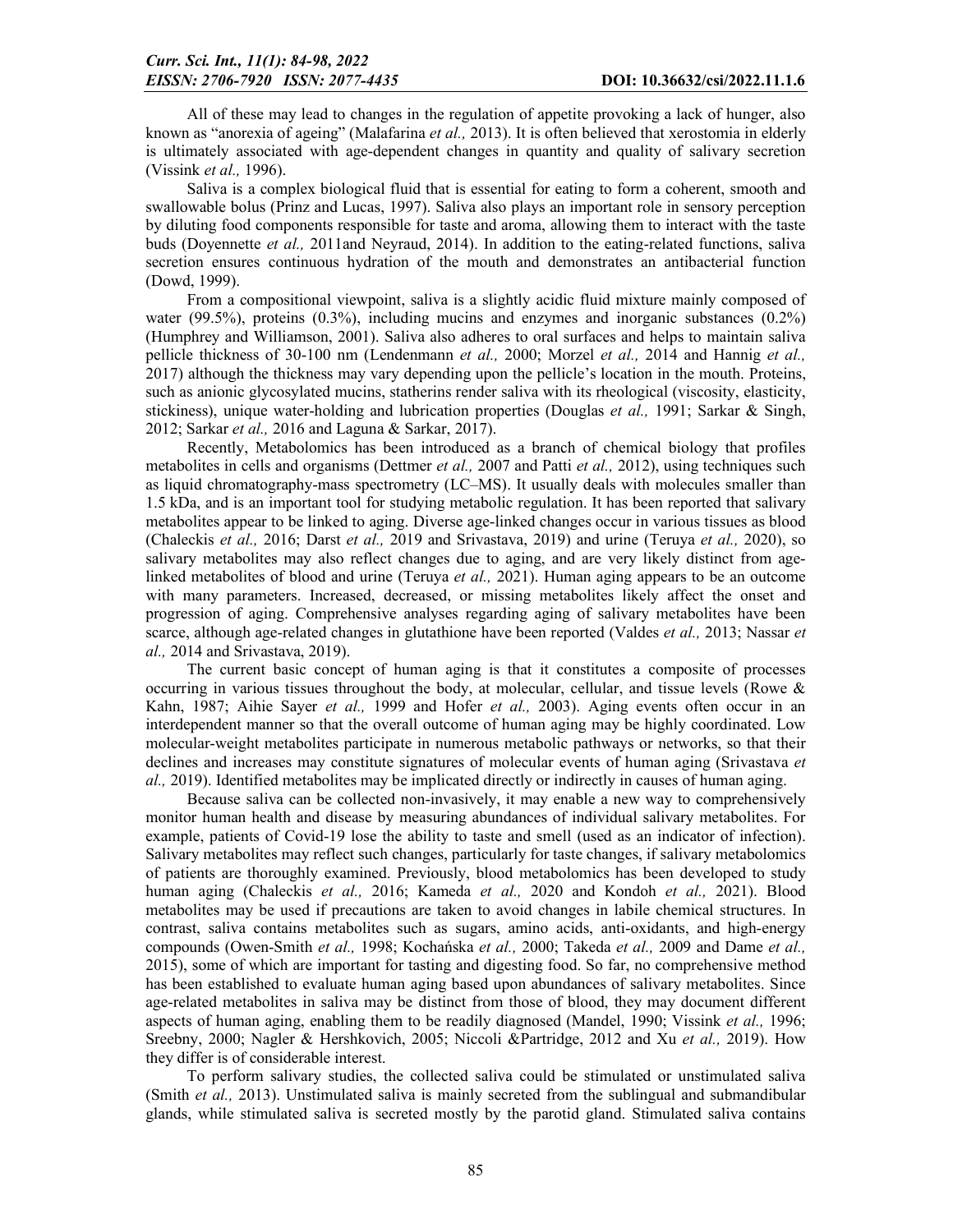lower quantities of protein (e.g. glycosylated mucin) and has a lower viscosity than that of the unstimulated counterpart. Many studies demonstrated differences in rheological and tribological properties between these two types of saliva (Prinz *et al.,* 2007and Silletti *et al.,* 2008). Unstimulated salivary flow rate is the most commonly employed measure for the quantity of saliva (Navazesh *et al.,*  1992). The rate of saliva secretion varies hugely among individuals, depending on an individual's health status and physiological conditions. The average saliva secretion rate ranges from 0.5 to 1.5 L/per day, showing its dependence on circadian rhythms (Pedersen *et al.,* 2002). For quality of saliva, researchers use different measures, such as material properties (e.g. viscosity, coefficient of friction) and/or chemical analysis (e.g. mucin, statherin concentration, degree of glycosylation) (Davies *et al.,*  2014 and Chaudhury *et al.,* 2015). Although there have been excellent reviews covering the physiological changes of saliva during ageing (Vissink *et al.,* 1996 and Nagler, 2004), it is important for food scientists to have a thorough understanding of the qualitative and quantitative changes in properties of this complex fluid upon aging. Such information is crucial to serve as a basis to optimize food design for the elderly population as the perception of the food may be driven significantly by the alteration of endogenous salivary properties and metabolites rather than the exogenous food properties.

Hence, the aim of this review is to understand age- dependent changes in salivary glands structure, quantity (flow rate), quality (composition) and material composition (rheology, lubrication) of saliva as well as salivary metabolites. The latter through analysis of saliva may act as an indicator for aging in population. In addition, this may highlight how such changes can impact the sensation of taste, smell and aroma to deepen the comprehension of salivary changes with ageing, so that generated insights can serve to design targeted food and/or new oral dryness therapies.

## 2. Ageing-Related Histological Changes in Salivary Glands

In human being, the three pairs of major salivary glands including parotid, submandibular and sublingual, are responsible for 92-95% of the secreted saliva, whereas minor salivary glands in the labial, buccal, palatal and lingual regions secrete the rest (Paula *et al.,* 2017). Salivary glands are predominantly composed of three types of cells involving acinar, ductal and myoepithelial, which contribute to salivary secretion into a series of duct system (Varga, 2015).

Saliva is primarily produced in the acinar cells and the type of secretion varies in the different glands, where the parotid gland produces serous secretions, the minor glands secrete mucous secretion and sublingual and submandibular gland produce mixed secretion (Mandel, 1987).

It has been reported that the glands of a young individual 23 ys showed a more even and compact lobar structure with uniform appearance of parenchymal elements when compared to an older individual 83 ys (Xu *et al.,* 2019). Also, with age, salivary gland histologically have shown an increase in the proportional volume of fat and fibrovascular tissue in the parotid and submandibular glands in elderly individuals (Scott *et al.,* 1987). In addition, the proportional volume of acinar cell secretion was reduced in elderly individuals, which can result in overall salivary gland hypofunction (Vissink *et al.,* 1996). This is considered as one of the major causes of dry mouth (Vissink *et al.,*  2010).

Sørensen *et al.*, (2014) studied the labial salivary gland of the lower lip in 190 elderly men (61) ys). They noticed 33% of the participants displayed moderate to severe acinar atrophy and fibrosis (31%). Although xerostomia was not significantly correlated with histology alterations of labial salivary glands, it was inversely related to the total nerve length in the glandular connective tissue. Salivary gland hypofunction in elderly population proved to be not only due to the histological glandular atrophy, but also due to other causes like the diminished intensity of the stimulation and reflex related to aging.With age, there is a reduction in the number of olfactory and taste receptors, diminished neuronal saliva stimulation (less transmitters acting on the receptors) and a decrease in the blood perfusion at the gland level. Furthermore, increase in ageing-related diseases and polypharmacy might also affect the gland function (Ekström *et al.,* 2017).

## 3. Ageing-related Changes in Quantity of Saliva

Changes in the quantity of saliva (salivary flow rate) has been reported with age (Xu *et al.,*  2019). However, there is a debate in several studies about the decrease in salivary flow rate with age.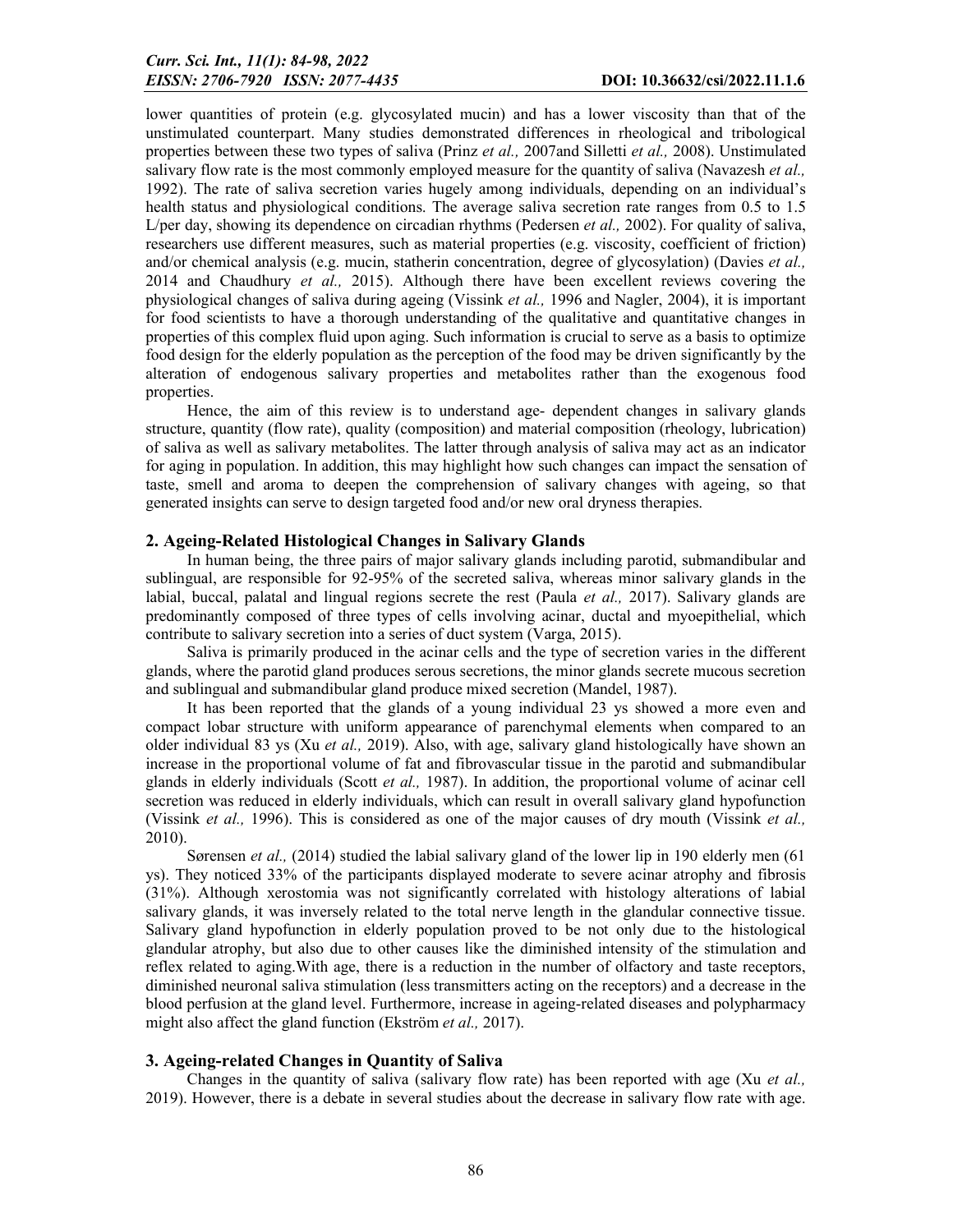This is may be due to the variations in the study design or saliva collection method. In a meta-analysis study including all the published work regarding saliva and age, 47 studies finally selected, and categorized the studies involving salivary flow rate in three groups, 1) submandibular and sublingual saliva; 2) parotid gland and 3) minor gland salivary flow rate (Affoo *et al.,* 2015). The authors reported that both, unstimulated and stimulated average saliva flow rates were significantly lower (p < 0.001) in older adults than younger, with the difference being 66% higher in stimulated than in unstimulated saliva. Such decrease in salivary flow rate was specifically attributed to saliva from submandibular and sublingual salivary glands. However, parotid and minor gland salivary flow rates did not appear to be significantly lower.

Polypharmacy, i.e. the use of multiple medications, such as antidepressants, diuretics, analgesics, antihypertensives, antianxiety drugs ect…, which are routinely administered in the elderly population could not fully explain the differences in salivary flow rates between younger and older adults. A recent study further confirmed this by comparing healthy elderly (70-92 ys.) and young subjects (22-55 ys.) (Vandenberghe Descamps *et al.,* 2016). The authors observed an average reduction of 38.5% in resting salivary flow rate and 38.0% of stimulated salivary flow rate in elderly subjects as compared to young subjects. They attributed the salivary flow decline by age to loss of acinar cells, loss of secretory tissue and adiposity increase as well as neurophysiological deterioration in salivary glands. Such decrease in salivary flow rate has an indirect influence of the quality of saliva.

## 4. Ageing-related Changes in Quality of Saliva

Qualitative changes have been reported to include composition, rheology and lubrication properties of saliva (Xu *et al.,* 2019).

## 4.1 Salivary Composition

Although most of the researches on salivary changes are conducted with patients with burning mouth syndrome (Nagler, 2004), Sjögren's Syndrome (Chaudhury *et al.,* 2016), or salivary analysis after radiotherapy (Eliasson *et al.,* 2005), yet, Studies on the changes in salivary composition in healthy elderly individuals are relatively limited. The available studies compared changes in salivary composition in elderly and young populations ( Nagler & Hershkovich, 2005). The authors found a significant increase in concentration of inorganic components in elderly  $(n=25, 70-86)$  ys.) as compared to that of young population (n=26, 20-29 ys.). They attributed this increase in ionic concentration of saliva to reduced salivary volume. As the water secretion pathway was affected with less salivary flow rate, there was a subsequent concentration effects on the ions. However, more recently, Nassar *et*   $al,$  (2014) found a decrease in calcium (Ca2+) when comparing the two age groups of population (old: n=20, 60-80 ys., young: n=20, 30-60 ys.) in the case of unstimulated saliva, which was not in agreement with the data reported by Nagler & Hershkovich (2005). Although the mechanism for salivary calcium decrease is unclear, such reduction of calcium has been previously observed in serum of healthy elderly subjects (Barbagallo *et al.,* 1999). Furthermore, it should be noted that there is no standardized age category in the two mentioned studies, resulting in a potential source of variability in defining the elderly population.

Concerning the organic components, Nagler & Hershkovich (2005) found differences when reported as concentration versus total amount secreted (output). For instance, although the concentration of salivary proteins increased with age, this was not significant. However, when presented as output of secretion, salivary proteins decreased significantly ( $p < 0.05$ ).

For amylase, this was opposite i.e. the concentration was significantly higher but the output increase was not significant. This suggests that in some cases there is an age-dependent influence on secretion of one specific component, whereas, in others, the concentration effect is mainly driven by the decreased salivary output.

There was a consensus particularly with respect to mucin concentration decrease with ageing. The salivary mucins (a group of different glycoproteins in saliva that covers the oral mucosa), form an immobile pellicle retained on epithelial cells (membrane-associated mucins: MUC1, MUC3, MUC4, MUC12) and a mobile salivary film (secreted soluble mucins: MUC2, MUC5A, MUC5B, MUC6, MUC7) (Cárdenas *et al.,* 2007; Macakova *et al.,* 2010; Morzel *et al.,* 2014 and Laguna & Sarkar, 2017). The MUC1 was reported to decrease in the elderly subjects; increasing the development of oral mucosal diseases in the aged population (Chang *et al.,* 2011).In addition, Denny *et al.,* (1991) and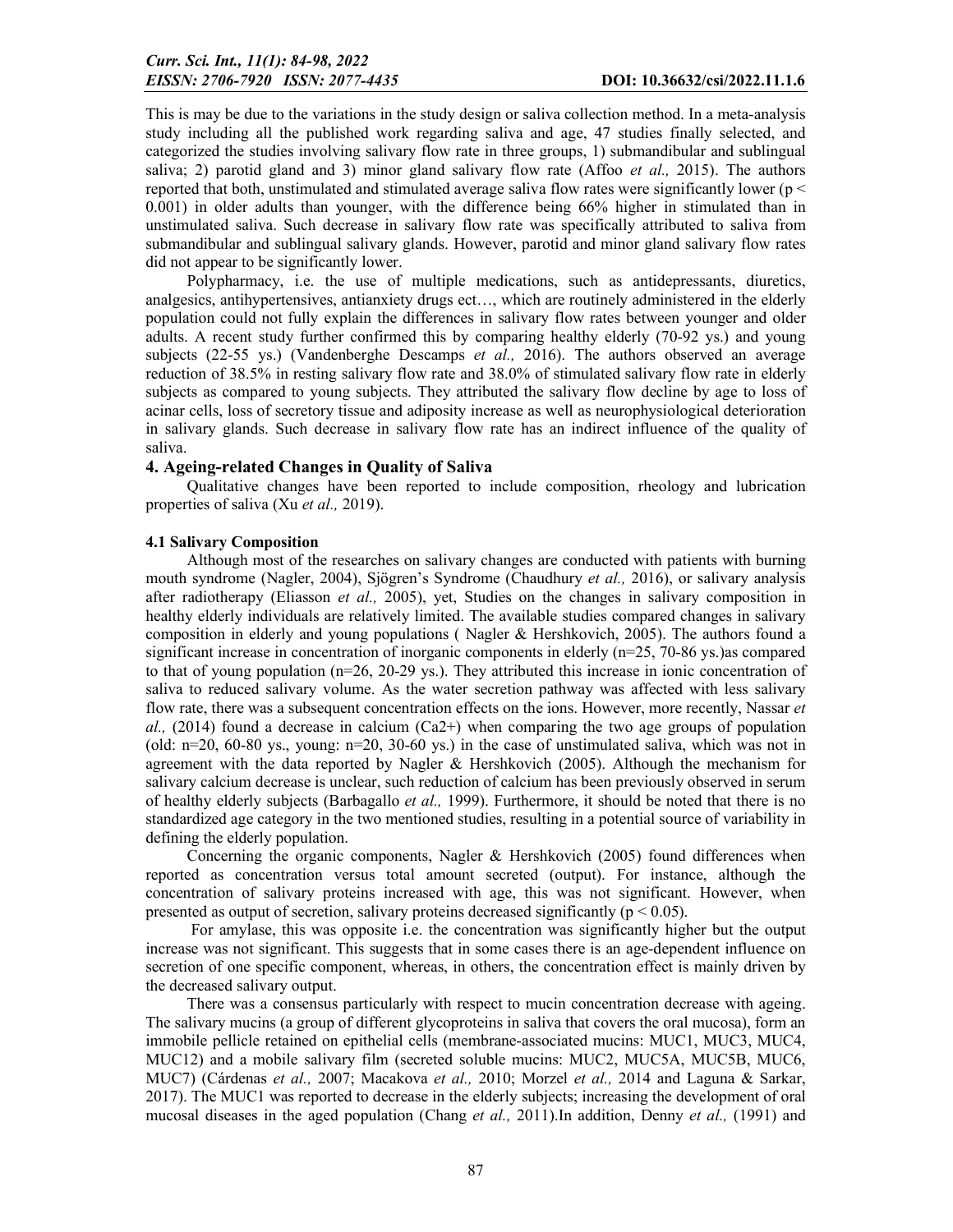Navazesh *et al.*, (1992) found that both levels of MUC1 and MUC2 in unstimulated saliva were significantly lower in the healthy aged group (65-83 years old) as compared to young adults (18-35 years old).

From the clinical point of view, salivary components are important in maintaining oral health. Salivary proteins, such as mucin, lactoferrin, lysozyme, peroxidase are required for non immunological bacteria-defence system (Wu *et al.,* 1994 and Proctor, 2016).Various researchers observed reduced lactoferrin and peroxidase activity in the healthy elderly subjects, thus the modification in the balance between salivary antimicrobial agents contribute to the impairment of oral tissues (Salvolini *et al.,* 2000; Nagler, 2004 and Dodds *et al.,* 2005).

These findings are in agreement with age-related histological and physiological changes in the salivary glands as previously mentioned. Not only the quantity, but also the properties of mucins may influence dryness perception with the latter being associated with the changes in residual salivary composition and ions (Chaudhury *et al.,* 2015). Patients with dry mouth exhibit altered saliva rheological properties and reduced mucosal hydration, indicating functionally impaired saliva, largely linked to reduction in MUC5B and MUC7, as indicated in the sodium dodecyl sulphate polyacrylamide gel electrophoresis (SDS-PAGE).

Reduced amount of mucin results in a thinner adsorbed layer on the anterior hard palate i.e. thickness in the normosalivator is in the range of  $7.6-57.2 \mu$  m, whereas in the case of hyposalivation, it is in the range of 3.4-25.7 μm. This is known as "enamel pellicle", which induces weak oral mucosa protection and enamel demineralization (Lee *et al.,* 2002; Lindh *et al.,* 2014 and Proctor, 2016).

With reference to enamel demineralization, salivary calcium is required in reformation of enamel pellicle with salivary proteins. As discussed earlier, evidence of declined levels of calcium in healthy elderly along with the reduced salivary protein secretion thus may significantly affect oral health in elderly population (Al-Hashimi & Levine, 1989; Lendenmann *et al.,* 2000 and Nagler & Hershkovich, 2005). Therefore, the lack of mucins may not only lead to oral disease due to lack of defence but also dryness of the oral mucosa.

## 4.2 Material Properties of Saliva

Saliva has been studied as a material by measuring its viscosity, elasticity, adherence and spinnbarkeit (Gohara *et al.,* 2004 and Stokes &Davies, 2007). The first step in such studies is the collection of saliva and its preservation. This is because saliva properties differ as a function of the collection method (Stokes &Davies, 2007and Proctor, 2016). Many studies demonstrated distinct results (e.g. rheology, tribology) when using stimulated versus unstimulated saliva (Prinz *et al.,*  2007and Silletti *et al.,* 2008). In addition, the difference of salivary stimulation is magnified in the elderly subjects. For example, mild stimulation, such as the use of lemon-drop resulted in 39% agedependent decrease in salivary flow rate (Pedersen *et al.,* 1985). While, using strong stimuli, such as pilocarpine hydrochloride, the capability of salivary glands in drug-free elderly was also reduced (Nagler & Nagler, 1999 and Nagler & Hershkovich, 2005). Once the saliva was collected, changes in the composition naturally occur due to the proteolysis and bacterial metabolism (Gohara *et al.,* 2004; Schipper *et al.,* 2007; Takehara *et al.,* 2013 and Wagner & McKinley, 2017).

In order to minimize the contamination, pre-treatments (e.g. centrifugation, dehydration) and storage conditions (e.g. freezing) are required in saliva preservation. However, these actions also lead to changes in some salivary parameters. For example, with the storage time and after being frozen, the salivary viscosity was found to decrease significantly (Stokes & Davies, 2007).

The macromolecules i.e. mucins affect the rheological properties of saliva. Shear viscosity (i.e. energy dissipated during flow) using simple capillary viscometer (Waterman *et al.,* 1988) and elasticity (i.e. energy stored) using uni-axial elongational flow (Zussman *et al.,* 2007) have been measured in saliva from elderly individuals. An age-related reduction in salivary flow rate, accompanied by an increase in salivary viscoelasticity and protein content were reported. This agedependent increase in salivary viscosity was also further supported using elongational thread viscometer by Kazakov *et al.,* (2009).

Currently oral tribology is emerging as a promising tool to quantify friction and lubrication of food-saliva mixtures in the oral mucosa using in vitro polymeric set up (Laguna *et al.,* 2017a; Laguna & Sarkar, 2017 and Laguna *et al.,* 2017b). Studies involving Xerostomia patients have reported reduced sulfation of salivary mucins (both MUC1 and MUC2), which may affect the lubricating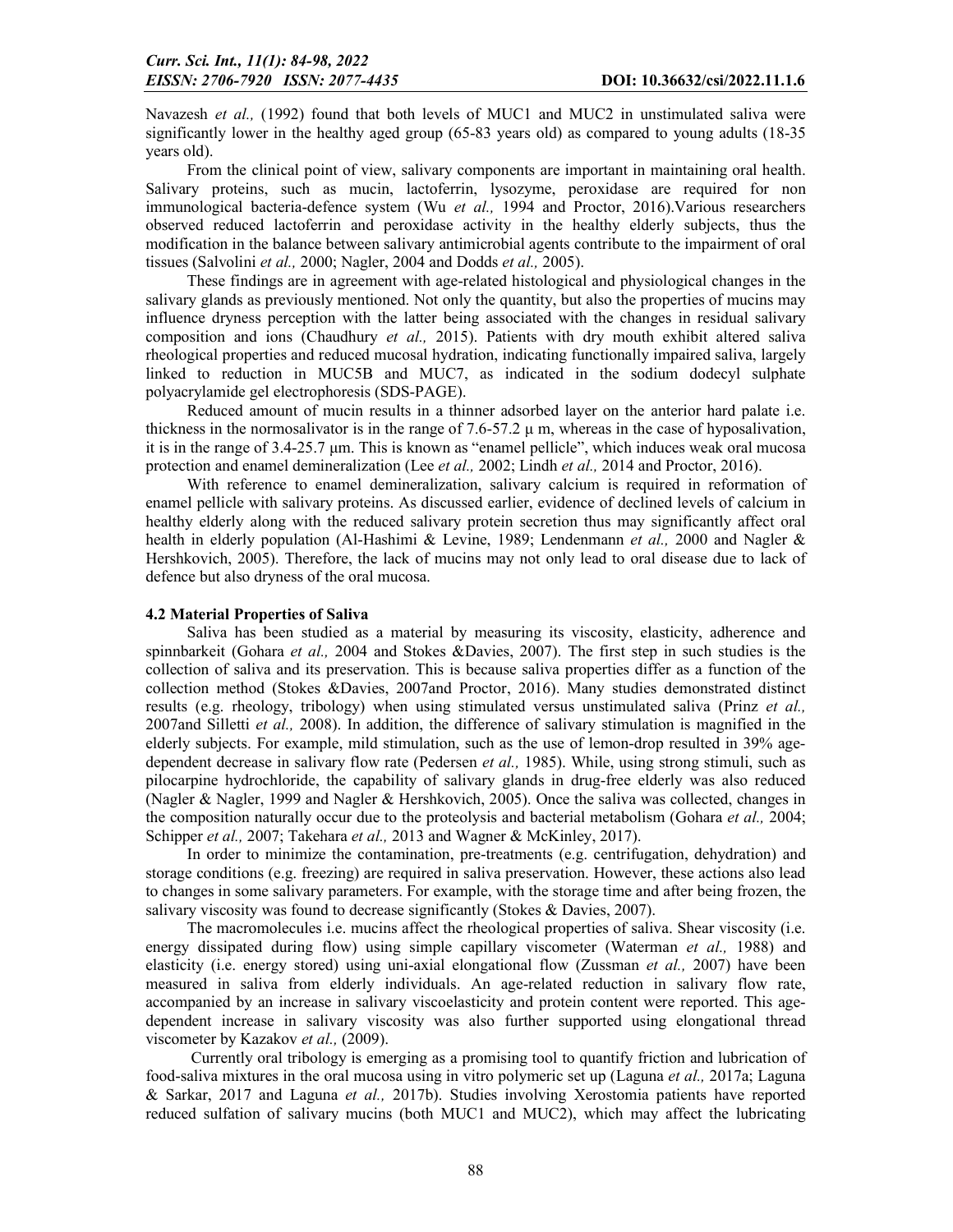property of saliva (Chaudhury *et al.,* 2016). However, there is no tribological work published to date, regarding the change of saliva with age. Considering that mucin, calcium content and mono-valent ionic concentration of saliva differs significantly in elderly individuals as compared to young population, lubrication and adsorption properties of saliva are likely to be affected in elderly individual. This might affect the textural perception of food significantly, however, such hypothesis needs to be validated with well-coordinated instrumental and sensory studies with healthy elderly subjects.

The loss of negatively-charged glycan residues transforms mucins from extended polymers into more tightly packed globular aggregates, which causes a reduction of water retention capacity of mucin in the residual saliva and oral dryness (Coles *et al.,* 2010). This may also provide an explanation for patients suffering from dry mouth conditions even with high mucin concentrations (Saari *et al.,* 1997). Furthermore, the degradation of sulfation of mucins is proposed as the causative factors in changes of rheological properties of saliva (Yamada, 1980). On the other hand, the spinnability (fibrosity) of saliva measures the adhesive and elastic properties of saliva to enable its adsorption to the oral surfaces and form a pellicle (Vijay *et al.,* 2015). Studies have indicated that unstimulated saliva in dry mouth patients has significantly lower spinnability. This is largely attributed to the reduction as well as degradation of moisture-retaining mucin proteins (Carpenter, 2013 and Chaudhury *et al.,* 2015). On the other hand, the highly concentrated and viscous saliva lacks the ability to flow freely in the oral cavity (Zussman *et al.,* 2007). This results in the localized areas of dryness and followed by the perception of dry mouth (Närhi, 1994). This suggests that the treatments for dry mouth patients and rational design for artificial saliva should include not only the quantity, but also the ability of saliva to be retained on surfaces.

## 5. Effect of Ageing-related Salivary Changes on Food Flavor Perception

Food substances need to be dissolved in the saliva in order to reach the taste receptors (Neyraud, 2014). Moreover, saliva plays a role in mouth sensations caused by food components, such as astringency that occurs by the complexation of food polyphenols and salivary proteins (Brossard *et al.,* 2016; Rutuja *et al.,* 2016 and Laguna & Sarkar, 2017). On the other hand, the effect of concentration changes of inorganic ions might elevate the taste thresholds and decrease suprathreshold intensities that give an explanation of elderly people suffering from taste aberrations. It has been also shown that this age-degenerated taste sensitivity is not only related to the decrease of number of taste buds (Shin *et al.,* 2012), but also of the salivary cell production resulting in a time lag in the turnover of taste receptor cells. It is well-recognized that the response to sucrose and sweetness perception is pH dependent. Hence, changes in salivary inorganic composition resulting in the changes of salivary pH can explain its influence on the receptor's stimulation indirectly affecting sweetness perception in elderly population (Tierney & Atema, 1988 and Matsuo &Yamamoto, 1992). Although it has not been linked with old age, changes in the salivary flow has shown a significant positive correlation between saliva flow and time to reach maximum intensity of sweetness and cherry flavour in chewing gums (Guinard *et al.*, 1997). Therefore, age-dependent changes in salivary composition can have a direct influence on taste perception and might consequently affect food intake (Boesveldt *et al.,* 2018). In a systematic review (Muñoz-González *et al.,* 2018), it was inferred that salivary hypofunction was associated with a decrease of the objective chewing and swallowing abilities and taste perception. Interestingly, rare attention has been paid in literature to investigate the relationship between salivary flow and texture or aroma on one side and salivary composition, taste/texture perception and food intake on the other side. This suggests that more research is needed in this field to understand the role of hyposalivation on potential decline of aroma/ texture perception and its consequences on food intake.

## 6. Ageing-Related Changes in Salivary Metabolites

Recently human age-related saliva metabolic markers have been studied. In this study, comprehensive quantification of human salivary metabolites was investigated using LC–MS. Among 99 metabolites, 21 proved to be age-related. All of these age-linked metabolites declined with age except ATP which increased in the elderly (Teruya *et al.,* 2021).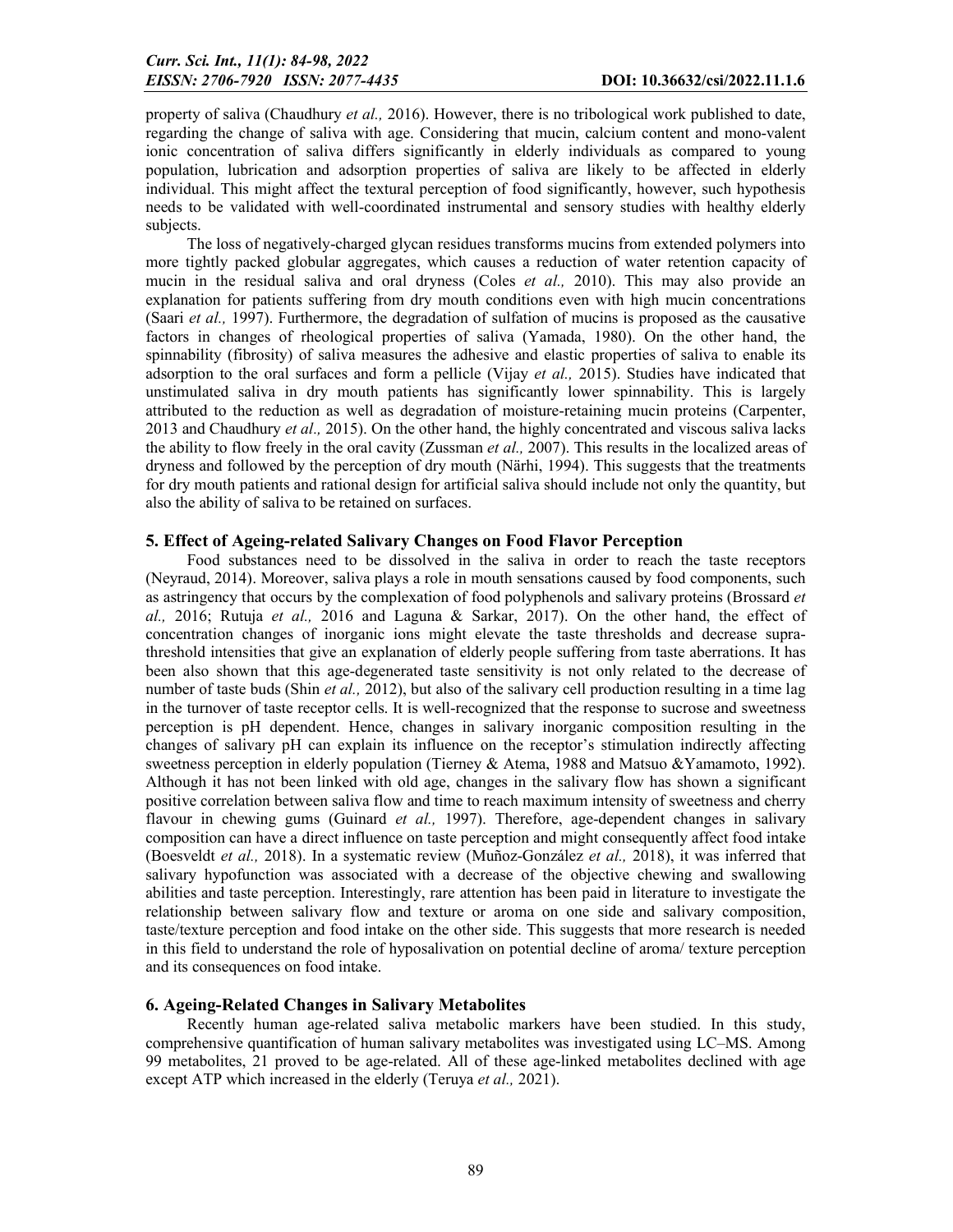## 6.1 Saliva Sample collection and characteristics of subjects

Teruya *et al.,* (2021) collected saliva samples from 27 healthy volunteers in Onna Village, Okinawa. The average age of 14 elderly persons was  $75.8 \pm 3.9$  year, whereas the other 13 persons were young  $(30.6 \pm 3.2 \text{ year})$ . Their urinary metabolites had been analyzed previously (Teruya *et al.*, 2020 ).The gender ratio (male/female) was 10/17 and the average BMI of subjects was 22.5 for young subjects and 24.5 for elderly. Blood glucose levels were within normal ranges (plasma glucose, 69– 117mg/dL; HbA1c, 5.1–5.8%). Two saliva samples were collected from each of the subjects at the same time. Saliva samples were quenched at – 40 °C and their extracts were stored at – 80 °C until non-targeted, comprehensive LC-MS analysis of metabolites using procedures described for blood and urinary metabolites (Chaleckis *et al.,* 2014; Chaleckis et al 2016 ; Teruya *et al.,* 2019 and Teruya *et al.,* 2020 ). Procedures of LC-MS data analysis, compound identification, and statistical treatment with MZmine 2 were done as previously reported (Pluskal *et al.,* 2010; Pluskal *et al.,* 2012 and Pluskal & Yanagida, 2016). Replicates of all samples showed essentially identical quantification data for salivary metabolites (Teruya *et al.,* 2021).

## 6.2 Groups of salivary metabolites

Interestingly, it has been reported that ninety-nine salivary metabolites, comprising 14 subgroups, were identified recently (Teruya *et al.,* 2021). These included 4 nucleotides, 3 nucleotidesugar derivatives, 12 nucleosides, nucleobases, and derivatives, 4 sugar derivatives, 10 sugar phosphates, 4 vitamins and coenzymes, 5 choline and ethanolamine derivatives, 6 carnitines, 5 organic acids, 2 antioxidants, 17 standard amino acids, 10 methylated amino acids, 6 acetylated amino acids, and 11 other amino acids. Abundances of metabolites were quantified in terms of peak areas  $(10<sup>6</sup> - 10<sup>9</sup>$  arbitrary units, AU) and were also represented semi-quantitatively (low L, medium M, high H) following definitions by Chaleckis *et al.,* (2016). Six compounds (urate, phosphocholine, arginine, phenylalanine, proline, tyrosine) were relatively abundant, ranging from H to M (H–M). Five compounds (dimethyl-xanthine, histidine, betaine, citrulline, taurine) were M (medium), while 33 additional compounds were in the range of M to L (medium to low). The remaining 55 compounds, or about half, were of low (L) abundance.

## 6.3 Twenty-one Age-Linked Salivary Metabolites

Twenty-one of 99 metabolites have been statistically reported as age-related ( $p < 0.05$ , fold change < 0.66 or > 1.5). They comprise 3 nucleotides (ATP, AMP, UMP), 3 nucleosides (dimethylxanthine, adenosine, *N*-methyl-adenosine), 5 sugar phosphates, 2 vitamins /coenzymes (NAD<sup>+</sup>, nicotinamide), 1 carnitine, 2 standard amino acids (glutamate, threonine), 1 methylated amino acid (*N*-methyl-histidine), 1 anti-oxidant (glutathione disulfide), and 3 other amino acids (citrulline, acetylcarnosine, creatinine (Teruya *et al.,* 2021). The authors found that the 21 metabolites manifesting age differences varied between significantly higher (red), lower (blue), and unchanged metabolites (gray) in the elderly group. In blood, 42 of these 99 compounds were enriched in RBCs (Chaleckis *et al.,*  2014 and Chaleckis *et al.,* 2016 ), so many RBC-enriched compounds are also found in saliva. These are all sugar phosphates, nucleotide-sugars, and anti-oxidants. Metabolites of saliva thus somewhat resemble those of whole blood.

## 6.4 Gender Differences in Age-related Salivary Metabolites

Gender differences have been reported in 2 salivary metabolites, acetyl-carnosine and creatinine, which decrease significantly in females. Both are also linked to age. Since these compounds are mainly localized in muscle, the appearance of both age and gender differences may be due to differences in oral organ or systemic muscle mass (Teruya *et al.,* 2021).

## 6.5 Coefficients of Variation of Salivary Metabolites among subjects

Coefficients of variation (CV) represent measures of individual variability of metabolites abundances (Chaleckis *et al.,* 2016). The abundance of each saliva metabolite was obtained from LC– MS data and CVs were subsequently calculated. Salivary compounds were classified into 6 subgroups, according to the magnitude of their CVs. Of 21 age-related salivary metabolites, only two, creatinine and *N*-methyl-histidine, belonged to the least variable group, which included 12 metabolites (CV, 0.3–0.5).Two other compounds, citrulline and UMP, were in the next least variable group, which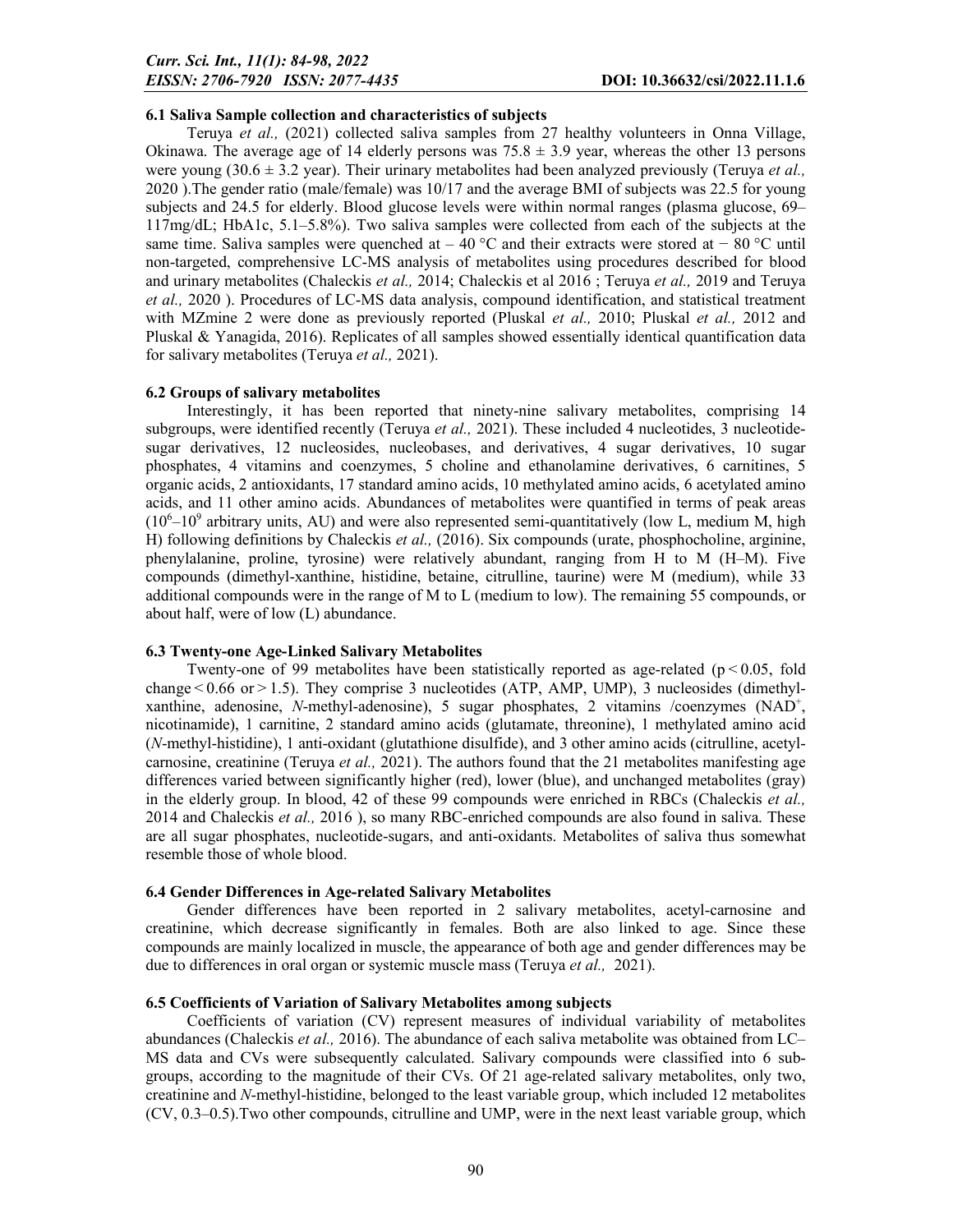comprised 14 compounds (0.5–0.6).Sixteen metabolites were relatively more variable, with CVs ranging from 0.60 to 1.0. Only one, acetyl-carnosine, was in the most variable  $(CV > 1.0)$  subgroup, which comprised 19 compounds. Thus, CVs of the great majority of salivary compounds (17/21) were relatively variable (CV 0.6–1.0) (Teruya *et al.,* 2021).

## 6.6 Correlations of age-related salivary metabolites

About half of age-linked saliva metabolites were highly correlated forming a correlation network. Five sugar phosphates suggest that the pentose phosphate and glycolysis/gluconeogenesis pathways are active in saliva and that their activities decline in elderly people. Other age-linked metabolites such as NAD<sup>+</sup>, nicotinamide, adenosine and AMP also declined in elderly subjects, supporting the notion that antioxidation and energy are important for salivary metabolism and diminish in elderly subjects (Teruya *et al.,* 2021). These metabolic pathways in saliva have not been recognized previously.

Amino acids (glutamate, threonine, citrulline, carnitine) are also age-related. Glutamate is the major excitatory neurotransmitter in the brain, involved in functions such as motor behavior, cognition, and emotion. It may be affected in the course of normal aging. Glutamate concentration decreases with age predominantly in the gray matter motor cortex region (Kaiser *et al.,* 2005). Threonine produces glycine in the process of catabolism to pyruvate and is used to synthesize collagen, glutathione, creatine, and so on. Citrulline is a by-product of nitric oxide (NO) synthesis in the urea cycle, and a citrulline deficiency can cause a reduction in the bioavailability of NO. Carnitine is related to mitochondrial function in muscle and brain (Bremer, 1983; Virmani & Binienda 2004 ; Stephens *et al.,* 2007 and Ferreira & McKenna, 2017). Hence oral functions related to these metabolites may decline in the elderly. Comprehensive quantitative analyses of salivary metabolites are scarce so many of age-linked metabolites have not been reported in the literature (Nassar *et al.,*  2014).

Metabolites such as ATP, creatinine, acetyl-carnosine, glutathione disulfide, and methylhistidine do not participate in a clear correlation network  $(r<0.7)$ , but depict salivary aging demonstrated by their decline or increase (ATP) (Teruya *et al.,* 2021). This confirmed a previous report on the decline of glutathione disulfide (Nassar *et al.,* 2014). Not only glutathione, but other anti-oxidative compounds are quite abundant in saliva, such as anserine, which contains *N*-methylhistidine, acetyl-carnosine. Acetyl-carnosine, creatinine, and *N*-methyl-histidine are also authentic muscle-related metabolites, perhaps required to support tasting and other lingual and oral activities. The reduction of these three muscle specific metabolites in saliva is symbolic among the aging markers identified. *N*-Methyl-histidine is a component of the muscle dipeptide, anserine. *N*-Methylhistidine concentration in saliva increases after exercise (Ra *et al.,* 2014), as well as in blood and urine (Dohm *et al.,* 1985). It has been recently reported that the urinary *N*-methyl-histidine level in elderly people was significantly lower than in young people (Teruya *et al.,* 2020 ). Thus, a decrease in salivary *N*-methyl-histidine in the elderly may reflect a decrease in systemic basal muscle mass and physical activity with age. Interestingly, acetyl-carnosine and creatinine also showed a gender difference. Acetyl-carnosine with antioxidant activity is mainly localized in muscles and has a role in suppressing inflammation or fatigue (O'Dowd *et al.,* 1988). Non-invasive measurement of free carnosine in muscle by proton magnetic resonance spectroscopy (1H-MRS) showed that carnosine content increased dramatically in puberty (8–20 year) boys, but not in girls. In addition, a decrease was observed from young adults  $(21-30 \text{ year})$  to adults  $(31-50 \text{ year})$  for both men and women, but there was no significant change in adults and elderly (60–83 year) (Baguet *et al.,* 2012). Creatinine is a metabolite of creatine phosphate, which is a source of muscle energy, and its serum and urinary concentrations are highly correlated with skeletal muscle mass (Baxmann *et al.,* 2008 and Patel *et al.,*  2013). Hence, the age and gender differences of these two muscle metabolites in saliva may be closely related to differences in oral organ or systemic muscle mass. In addition, amino acids or peptides, such as anserine and glutamate are involved in taste, so their decline suggests that elderly people lose their ability to taste. Some of these age-linked compounds (14/21) formed a clear high correlation network, but others did not. When PCA was tested in more than 20 combinations from the 21 compounds, it was found that even as few as 4 compounds, ATP, citrulline, creatinine, and glutathione disulfide, roughly discriminate age. Judging from the diversity of age-linked salivary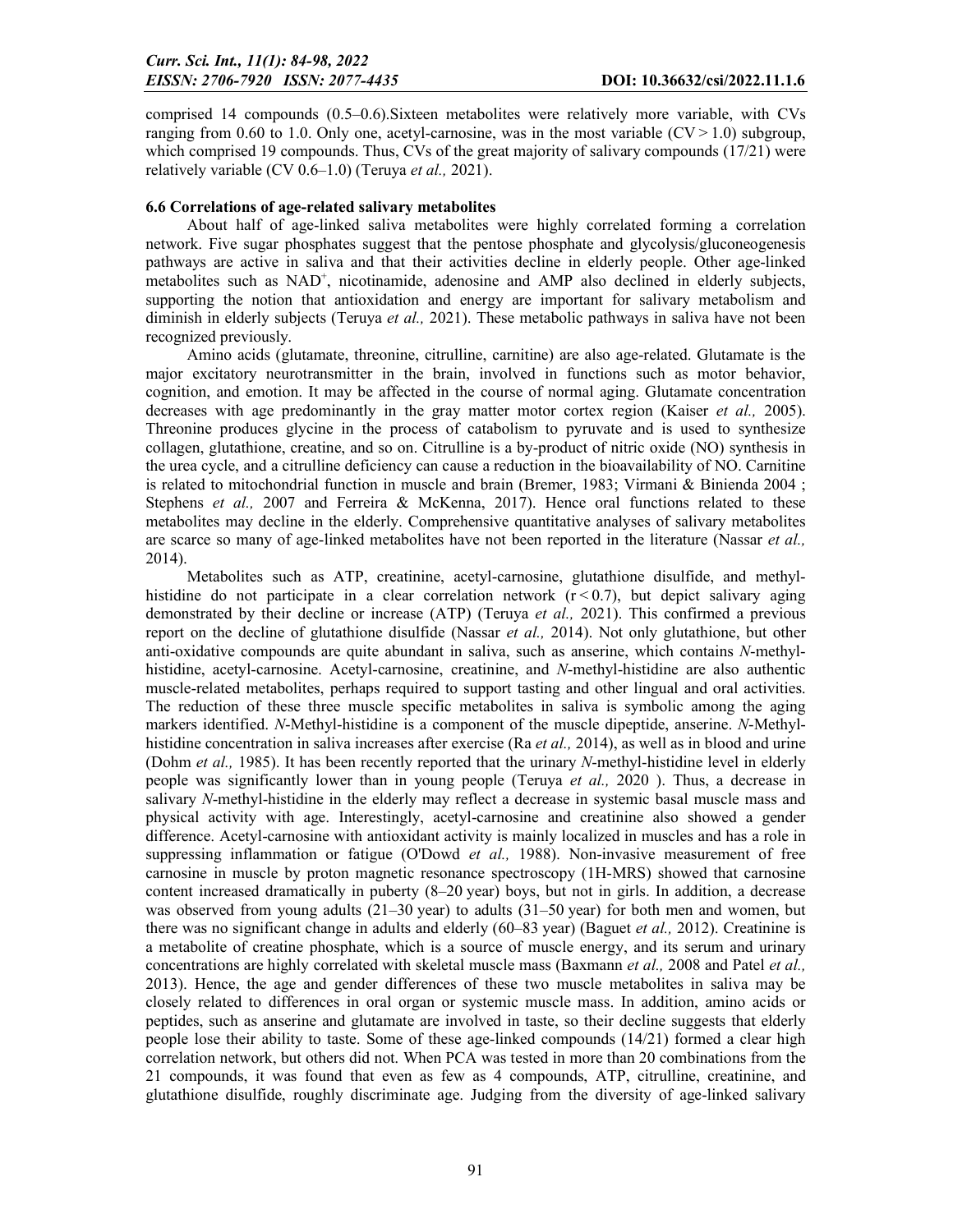metabolites, numerous physiological mechanisms are reflected in salivary aging and appear coordinated. Anti-oxidative, redox, and energy production diminish in elderly subjects.

As elderly saliva contained reduced levels of metabolites related to gluconeogenesis, glycolysis, the pentose phosphate pathway, and nitrogen metabolism, it is apparent that these metabolic pathways are less active in the mouths of elderly people. ATP was the sole exception, as it increased in abundance in saliva of elderly subjects. In addition, certain nucleosides/nucleotides, such as adenosine, nicotinamide, AMP, and UMP, are correlated, and they also diminished with age so that nucleoside/nucleotide metabolism seems to be less active.

Age-dependent salivary metabolites thus reflect nutrition (carbohydrate, amino acid, nucleoside, lipid), phosphate metabolism, energy demands, redox reactions, and anti-oxidation. These are consistent with the presence of ATP, NAD<sup>+</sup>, glutathione disulfide, carnitine, and creatinine. Notably, these age-related salivary metabolites lessen with age, consistent with the notion that aging in saliva might be caused by the loss of some essential metabolic (digestion, energy, muscular) features of oral activities. The one exception is the increase of ATP. The reason for this increase is unclear, but possibly it is due to reduced catabolism of ATP to ADP and AMP (Teruya *et al.,* 2021).

## 6.7 Heatmap of metabolites reveals the mode of oral aging

To estimate the degree of salivary aging among14 elderly and 13 young individuals, a heatmap approach was taken (Teruya *et al.,* 2021). Abundances of 21 age-linked salivary metabolites were colored, reflecting the degree of deviation from average value (50), white, with blue representing abundances below average, and red, higher than average. Young subjects clearly display higher levels of age-related metabolites (subjects  $15-27$ , red) and senior subjects  $(1-14)$  show decreased metabolites (blue). Two elderly female subjects (13 and 14, 80 and 75 years, respectively) revealed surprisingly young patterns, particularly no. 13. Scrutinizing the heatmap of no.13, rather high levels of energy-related metabolites (*N*-methyl-adenosine, adenosine, AMP, UMP, sedoheptulose-7 phosphates, glucose-6-phosphate, and fructose-6-phosphates), and redox and muscle metabolites (nicotinamide, carnitine, and creatinine) are evident. This level of nucleotide-related metabolism may be exceptional.

## 7. Conclusions

In conclusion, age related changes in quantity and quality of saliva could affect sensorial/ textural perception and consequently food intake, which is critical to design optimized food and oral therapies for maintaining optimal oral health and nutritional status in elderly population. In addition, the age-linked salivary metabolites together illuminate a metabolic network that reflects a decline of oral functions during human aging. Saliva may greatly help to assess the degree of human metabolic aging. Salivary metabolites may also prove useful to better understand pediatric matters. Human characteristics monitored via salivary metabolites undoubtedly have broad significance, since these salivary metabolites can be used as indicator for aging.

## References

- Affoo, R.H., N. Foley, R. Garrick, W.L. Siqueira, and R.E. Martin, 2015. Meta analysis of salivary flow rates in young and older adults. Journal of the American Geriatrics Society 63, 2142- 2151.
- Aihie Sayer, A., C. Osmond, R. Briggs, and C. Cooper, 1999. Do all systems age together? Gerontology. 45:83–86. doi: 10.1159/000022068. [PubMed] [CrossRef] [Google Scholar]
- Al-hashimi, I., and M.J. Levine, 1989. Characterization of in vivo salivary-derived enamel pellicle. Archives of Oral Biology 34: 289-295.
- Baguet, A., I. Everaert, E. Achten, M. Thomis, and W. Derave, 2012. The influence of sex, age and heritability on human skeletal muscle carnosine content. Amino Acids, 43:13–20. doi: 10.1007/s00726-011-1197-3. [PubMed] [CrossRef] [Google Scholar]
- Barbagallo, M., L.J. Dominguez, G. Licata, , and L.M. Resnick, 1999. Effects of Aging on Serum Ionized and Cytosolic Free Calcium. Relation to Hypertension and Diabetes, 34: 902-906.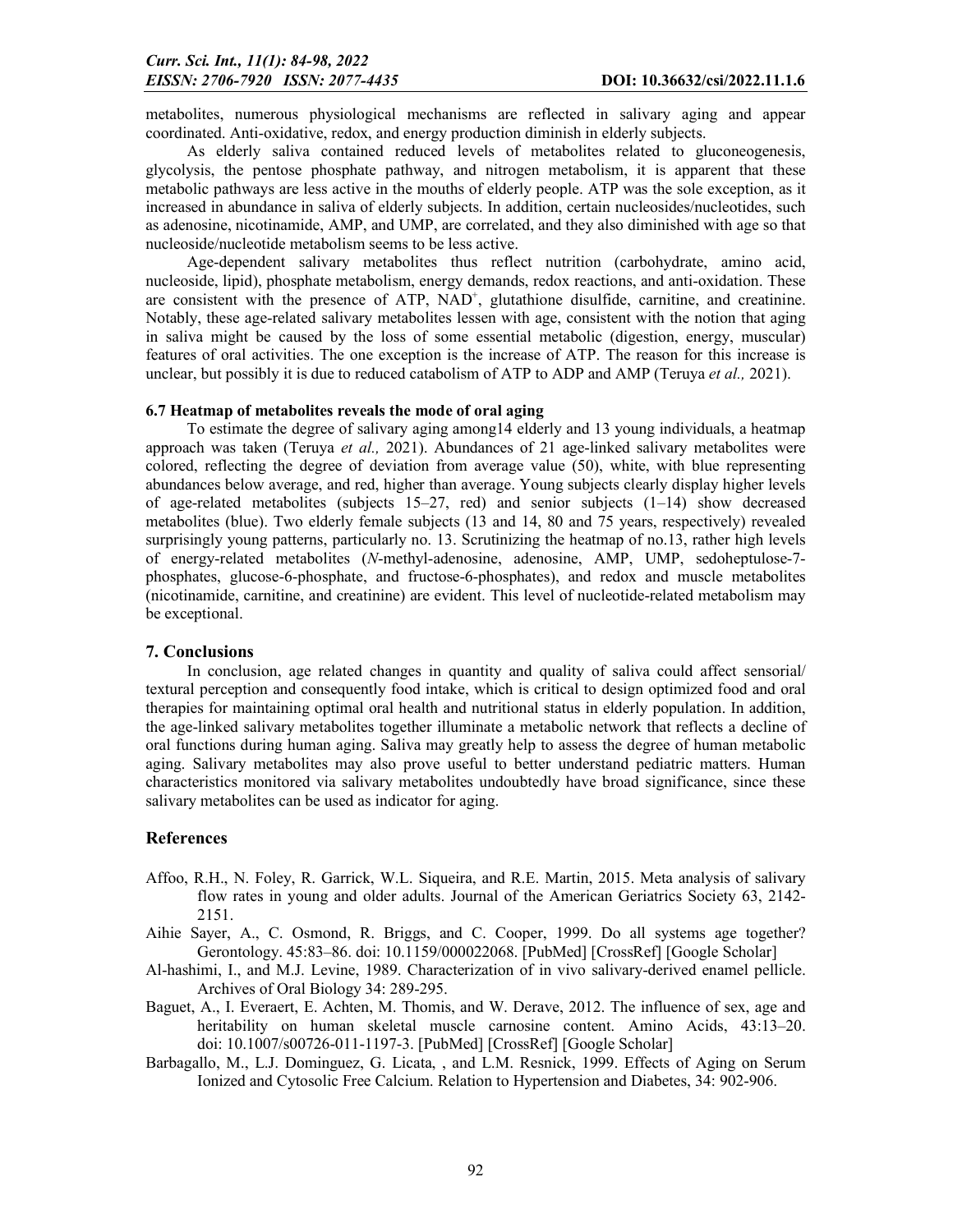- Baxmann, A.C., *et al.,* 2008. Influence of muscle mass and physical activity on serum and urinary creatinine and serum cystatin C. Clin. J. Am. Soc. Nephrol. 3:348–354. doi: 10.2215/CJN.02870707. [PMC free article] [PubMed] [CrossRef] [Google Scholar]
- Boesveldt, S., N. Bobowski, K. Mccrickerd, I. Maître, C. Sulmont-Rossé, and C.G. Forde, 2018. The changing role of the senses in food choice and food intake across the lifespan. Food Quality and Preference, 68: 80-89.
- Bremer, J., 1983. Carnitine–metabolism and functions. Physiol. Rev. 63:1420–1480. doi: 10.1152/physrev.1983.63.4.1420. [PubMed] [CrossRef] [Google Scholar.
- Brossard, N., H. Cai, F. Osorio, , E. Bordeu, , and J. Chen, 2016. "Oral" tribological study on the astringency sensation of red wines. Journal of Texture Studies, 47: 392-402.
- Cárdenas, M., U. Elofsson, and L. Lindh, 2007. Salivary mucin MUC5B could be an important component of in vitro pellicles of human saliva: **oπ** An in situ ellipsometry and atomic force microscopy study. Biomacromolecules 8: 1149-1156.
- Carpenter, G.H. 2013. The secretion, components, and properties of saliva. Annual Review of Food Science and Technology 4: 267-276.
- Chaleckis, R., *et al.,* 2014. Unexpected similarities between the Schizosaccharomyces and human blood metabolomes, and novel human metabolites. Mol. Biosyst. 10:2538–2551. doi: 10.1039/C4MB00346B. [PubMed] [CrossRef] [Google Scholar]
- Chaleckis R, I Murakami, J Takada, H Kondoh, and M. Yanagida, 2016. Individual variability in human blood metabolites identifies age-related differences. Proc. Natl. Acad. Sci. USA., 113:4252–4259.
- Chang, W.Ii., J.Y. Chang, Y.Y. Kim, G. Lee, and H.S. Kho, 2011. MUC1 expression in the oral mucosal epithelial cells of the elderly. Archives of Oral Biology, 56: 885-890.
- Chaudhury, N.M.A., G.B. Proctor, N.G Karlsson, G.H. Carpenter, and S.A. Flowers, 2016. Reduced mucin-7 (MUC7) sialylation and altered saliva rheology in sjögren's syndrome associated oral dryness. Molecular & Cellular Proteomics: MCP 15, 1048-1059.
- Chaudhury, N.M.A., P. Shirlaw, R. Pramanik, G.H. Carpenter, and G.B. Proctor, 2015. Changes in saliva rheological properties and mucin glycosylation in dry mouth. Journal of Dental Research, 94: 1660-1667.
- Coleman, P., 2002. Improving oral health care for the frail elderly: A review of widespread problems and best practices. Geriatric Nursing, 23: 189-198.
- Coles, J.M., D.P. Chang, and S. Zauscher, 2010. Molecular mechanisms of aqueous boundary lubrication by mucinous glycoproteins. Current Opinion in Colloid & Interface Science, 15: 406-416.
- Dame, Z.T., *et al.,* 2015. The human saliva metabolome. Metabolomics, 11:1864–1883. doi: 10.1007/s11306-015-0840-5. [CrossRef] [Google Scholar]
- Darst, B.F., R.L. Koscik, K.J. Hogan, S.C. Johnson, and C.D. Engelman, 2019. Longitudinal plasma metabolomics of aging and sex. Aging (Albany NY) 11:1262–1282. doi: 10.18632/aging.101837. [PMC free article] [PubMed] [CrossRef] [Google Scholar]
- Davies, H.S., P.D.A. Pudney, P. Georgiades, T.A. Waigh, N.W. Hodson, C.E. Ridley, E.W. Blanch, and D.G. Thornton, 2014. Reorganisation of the salivary mucin network by dietary components: Insights from green tea polyphenols. PLOS ONE 9, e108372.
- Denny, P.C., P.A. Denny, D.K. Klauser, S.H. Hong, M. Navazesh, and L.A. Tabak, 1991. Age-related changes in mucins from human whole saliva. Journal of Dental Research 70, 1320-1327.
- Dettmer, K., P.A. Aronov, and B.D. Hammock, 2007. Mass spectrometry-based metabolomics. Mass Spectrom. Rev., 26:51–78. doi: 10.1002/mas.20108. [PMC free article] [PubMed] [CrossRef] [Google Scholar]
- Dodds, M.W.J., D.A. Johnson, and C.K. Yeh, 2005. Health benefits of saliva: a review. Journal of Dentistry 33, 223-233.
- Dohm, G.L., R.G. Israel, R.L. Breedlove, and R.T. Williams, 1985. Askew EW. Biphasic changes in 3-methylhistidine excretion in humans after exercise. Am. J. Physiol., 248: E588–E592. [PubMed] [Google Scholar]
- Douglas, W.H., E.S. Reeh, N. Ramasubbu, P.A. Raj, K.K. Bhandary, and M.J. Levine, 1991. Statherin: A major boundary lubricant of human saliva. Biochemical and Biophysical Research Communications, 180: 91-97.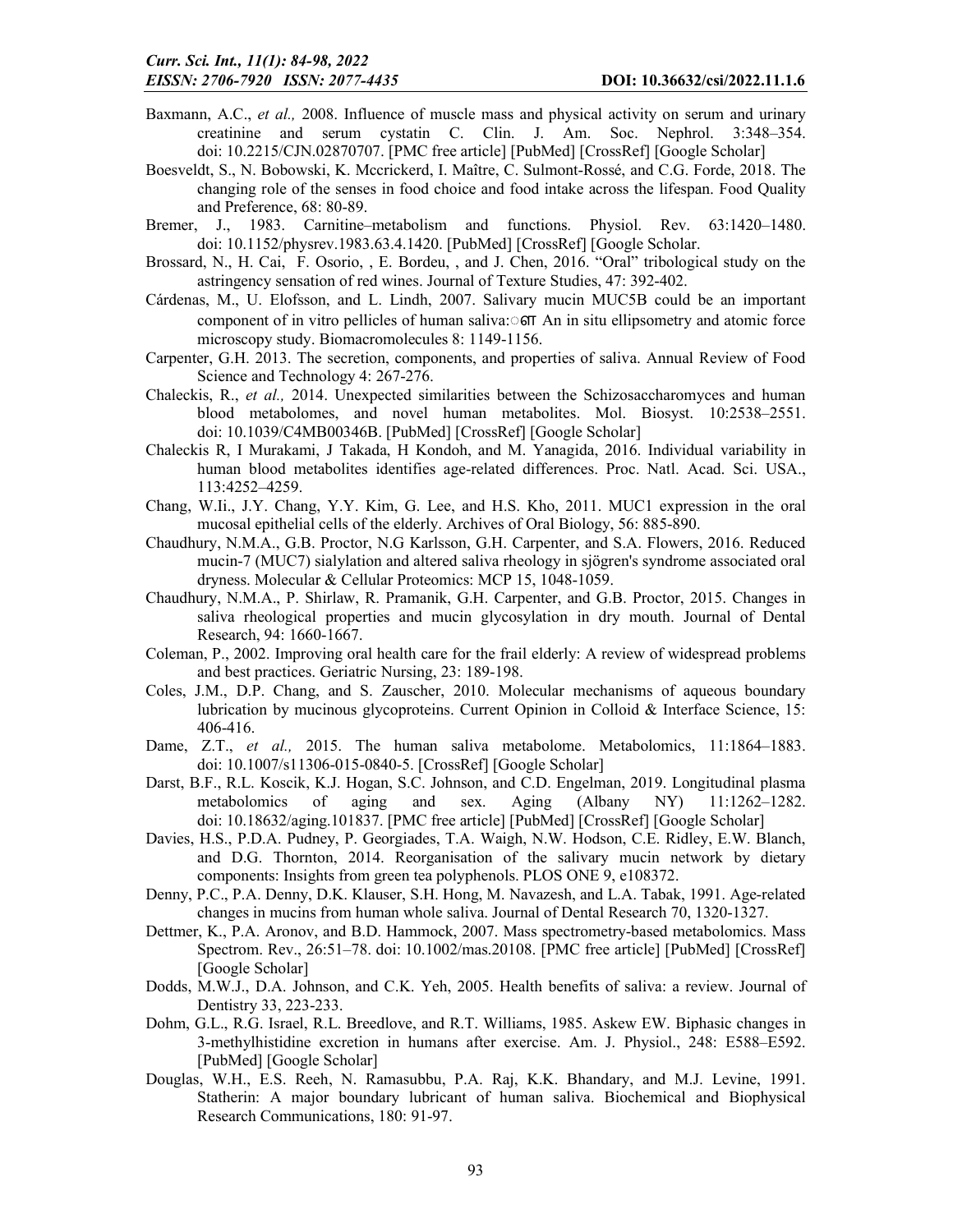Dowd, F.J., 1999. Saliva and dental caries. Dental clinics of North America, 43: 579-597.

- Doyennette, M., I. Deleris, A. Saint eve, A. Gasiglia, I. Souchon, and C. Trelea, 2011. The dynamics of aroma compound transfer properties in cheeses during simulated eating conditions. Food Research International, 44: 3174 - 3181.
- Ekström, J., N. Khosravani, M. Castagnola, and I. Messana, 2017. Saliva and the control of its secretion. In Springer Berlin Heidelberg, Berlin, Heidelberg, 1-37.
- Eliasson, L., A. Almståhl, P. Lingström, M. Wikström, and A. Carlén, 2005. Minor gland saliva flow rate and proteins in subjects with hyposalivation due to Sjögren's syndrome and radiation therapy. Archives of Oral Biology, 50: 293-299.
- Ferreira, G.C., and M.C. McKenna, 2017. l-Carnitine and acetyl-l-carnitine roles and neuroprotection in developing brain. Neurochem. Res., 42:1661–1675. doi: 10.1007/s11064-017-2288-7. [PMC free article] [PubMed] [CrossRef] [Google Scholar]
- Gohara, K., T. Ansai, T. Koseki, M. Ishikawa, Y. Kakinoki, K. Shibuya, T. Nishihara, and T. Takehara, 2004. A new automatic device for measuring the spinnbarkeit of saliva: the Neva Meter. Journal of Dentistry, 32: 335-338.
- Guinard, J.X., C. Zoumas-Morse, C. Walchak, and H. Simpson, 1997. Relation between saliva flow and flavor release from chewing gum. Physiology & Behavior, 61:591-596.
- Hannig, C., M. Hannig, A. Kensche, and G. Carpenter, 2017. The mucosal pellicle An underestimated factor in oral physiology. Archives of Oral Biology, 80: 144-152.
- Hofer, S.M., S. Berg, and P. Era, 2003. Evaluating the interdependence of aging-related changes in visual and auditory acuity, balance, and cognitive functioning. Psychol., Aging. 18:285–305. doi: 10.1037/0882-7974.18.2.285. [PubMed] [CrossRef] [Google Scholar]
- Humphrey, S.P., and R.T. Williamson, 2001. A review of saliva: Normal composition, flow, and function. Journal of Prosthetic Dentistry, 85: 162-169.
- Kaiser, L.G., N. Schuff, N. Cashdollar, and M.W. Weiner, 2005. Age-related glutamate and glutamine concentration changes in normal human brain: H MR spectroscopy study at 4 T. Neurobiol. Aging.. 26:665–672. doi: 10.1016/j.neurobiolaging.2004.07.001. [PMC free article] [PubMed] [CrossRef] [Google Scholar]
- Kameda, M., T. Teruya, M. Yanagida, and H. Kondoh, 2020. Frailty markers comprise blood metabolites involved in antioxidation, cognition, and mobility, Proc. Natl. Acad. Sci. USA, 117:9483–9489. doi: 10.1073/pnas.1920795117. [PMC free article] [PubMed] [CrossRef] [Google Scholar]
- Kazakov, V.N., A.A. Udod, I.I. Zinkovych, V.B. Fainerman, and R. Miller, 2009. Dynamic surface tension of saliva: General relationships and application in medical diagnostics. Colloids and Surfaces B: Biointerfaces, 74: 457-461.
- Kochańska, B., R.T. Smoleński, and N. Knap, 2000. Determination of adenine nucleotides and their metabolites in human saliva. Acta Biochim. Pol., 47:877–879. doi: 10.18388/abp.2000\_4006. [PubMed] [CrossRef] [Google Scholar]
- Kondoh, H., M. Kameda, and M. Yanagida, 2021. Whole blood metabolomics in aging research. Int. J. Mol. Sci., 22:175. doi: 10.3390/ijms22010175. [PMC free article] [PubMed] [CrossRef] [Google Scholar]
- Laguna, L., G. Farrell, M. Bryant, A. Morina, and A. Sarkar, 2017a. Relating rheology and tribology of commercial dairy colloids to sensory perception. Food & Function, 8: 563-573.
- Laguna, L., M.M. Hetherington, J. Chen, G. Artigas, and A. Sarkar, 2016a. Measuring eating capability, liking and difficulty perception of older adults: A textural consideration. Food Quality and Preference, 53: 47-56.
- Laguna, L., M. Mingioni, I. Maitre, V. Vanwymelbeke, T. Pirttijärvi, M.G. Artigas, H. Kautola, E. Järvenpää, T. Mäenpää, R. Tahvonen, I. Grabska-Kobylecka, D. Nowak, J. Chen, and A. Sarkar, 2016b. Perception of difficulties encountered in eating process from European elderlies' perspective. Journal of Texture Studies, 47: 342-352.
- Laguna, L., and A. Sarkar, 2017. Oral tribology: update on the relevance to study astringency in wines. Tribology - Materials, Surfaces & Interfaces 11: 116-123.
- Laguna, L., A. Sarkar, G. Artigas, and J. Chen, 2015. A quantitative assessment of the eating capability in the elderly individuals. Physiology & Behavior, 147: 274-281.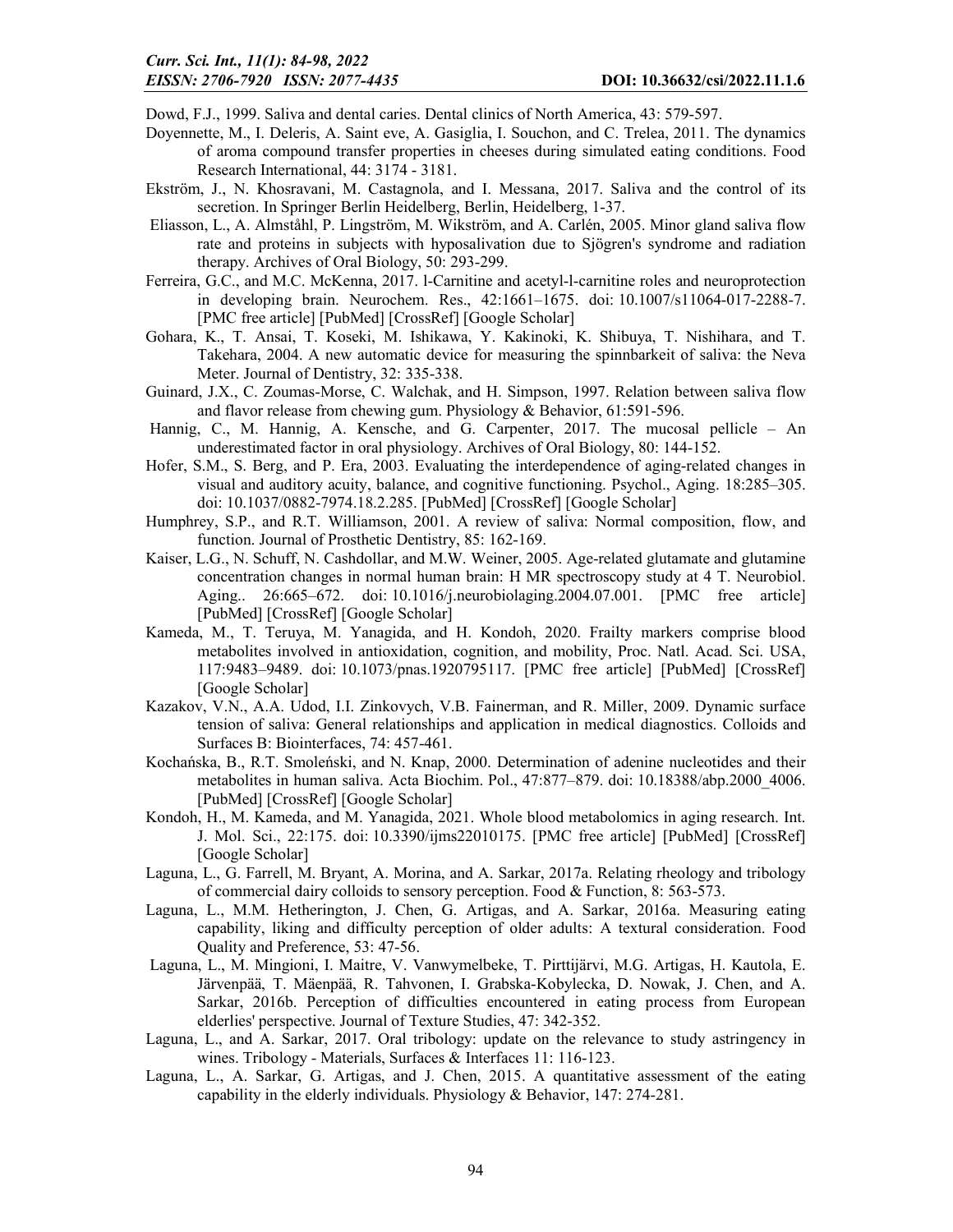- Laguna, L., A. Sarkar, M.G. Bryant, A.R. Beadling, B. Bartolomé, and M. Victoria Moreno-Arribas, 2017b. Exploring mouthfeel in model wines: Sensory-to-instrumental approaches. Food Research International, 102: 478-486.
- Laguna, L., A. Sarkar, and J. Chen, 2017c. Chapter 10 Eating capability assessments in elderly populations. In Nutrition and Functional Foods for Healthy Aging. R.R. Watson, ed. Academic Press, 83-98.
- Lee, S.K., S.W. Lee, S.C. Chung, Y.K. Kim, and H.S. Kho, 2002. Analysis of residual saliva and minor salivary gland secretions in patients with dry mouth. Archives of Oral Biology, 47: 637-641.
- Lendenmann, U., J. Grogan, and F.G. Oppenheim, 2000. Saliva and dental pellicle-A review. Advances in Dental Research, 14: 22-28.
- Lindh, L., W. Aroonsang, J. Sotres, and T. Arnebrant, 2014. Salivary pellicles. Monographs in Oral Science 24: 30-39.
- Liu, B., M.R. Dion, M.M. Jurasic, G. Gibson, and J.A. Jones, 2012. Xerostomia and salivary hypofunction in vulnerable elders: prevalence and etiology. Oral Surgery, Oral Medicine, Oral Pathology and Oral Radiology, 114: 52-60.
- Macakova, L., G.E. Vakubov, M.A. Plunkett, and J.R. Stokes, 2010. Influence of ionic strength changes on the structure of pre-adsorbed salivary films. A response of a natural multicomponent layer. Colloids and Surfaces B: Biointerfaces, 77: 31-39.
- Malafarina, V., F. Uriz-Otano, L. Gil-Guerrero, and R. Iniesta, 2013.The anorexia of ageing: Physiopathology, prevalence, associated comorbidity and mortality. A systematic review. Maturitas, 74: 293 -302.
- Mandel, I.D., 1987. The functions of saliva. Journal of Dental Research, 66: 623-627.
- Mandel, I.D., 1990. The diagnostic uses of saliva. J. Oral. Pathol. Med., 19:119–125. doi: 10.1111/j.1600-0714.1990.tb00809.x. [PubMed] [CrossRef] [Google Scholar]
- Matsuo, R., and T. Vamamoto, 1992. Effects of inorganic constituents of saliva on taste responses of the rat chorda tympani nerve. Brain Research, 583: 71-80.
- Mingioni, M., E. Mehinagic, L. Laguna, A. Sarkar, T. Pirttijärvi, V. Van Wymelbeke, G. Artigas, J. Chen, H. Kautola, E. Järvenpää, T. Mäenpää, R. Tahvonen, I. Grabska-Kobylecka, and I. Maitre, 2016. Fruit and vegetables liking among European elderly according to food preferences, attitudes towards food and dependency. Food Quality and Preference 50, 27-37.
- Morzel, M., T. Siying, H. Brignot, and J. Lherminier, 2014. Immunocytological detection of salivary mucins (MUC5B) on the mucosal pellicle lining human epithelial buccal cells. Microscopy Research and Technique, 77: 453-457.
- Muñoz-González, C., M. Vandenberghe-Descamps, G. Feron, F. Canon, H. Labouré, and C. Sulmont-Rossé, 2018. Association between salivary hypofunction and food consumption in the elderlies. A systematic literature review. The journal of nutrition, health & aging, 22: 407- 419.
- Nagler, R.M., 2004. Salivary glands and the aging process: Mechanistic aspects, health-status and medicinal-efficacy monitoring. Biogerontology, 5: 223-233.
- Nagler, R.M., and O. Hershkovich, 2005. Age-related changes in unstimulated salivary function and composition and its relations to medications and oral sensorial complaints. Aging Clin. Exp. Res., 17: 358–366. doi: 10.1007/BF03324623. [PubMed] [CrossRef] [Google Scholar]
- Nagler, R.M., and O. Hershkovich, 2005. Relationships between age, drugs, oral sensorial complaints and salivary profile. Archives of Oral Biology, 50: 7-16.
- Nagler, R.M., and A. Nagler, 1999. Pilocarpine hydrochloride relieves xerostomia in chronic graftversus-host disease: a sialometrical study. Bone Marrow Transplantation, 23: 1007.
- Närhi, T.O., 1994. Prevalence of subjective feelings of dry mouth in the elderly. Journal of Dental Research, 73: 20-25.
- Nassar, M., N. Hiraishi, M.S. Islam, M. Otsuki, and J. Tagami, 2014. Age-related changes in salivary biomarkers. Journal of Dental Sciences, 9: 85-90.
- Navazesh, M., C. Christensen, and V. Brightman, 1992. Clinical criteria for the diagnosis of salivary gland hypofunction. Journal of Dental Research, 71: 1363-1369.
- Neyraud, E., 2014. Role of saliva in oral food perception. Monographs in Oral Science, 24: 61-70.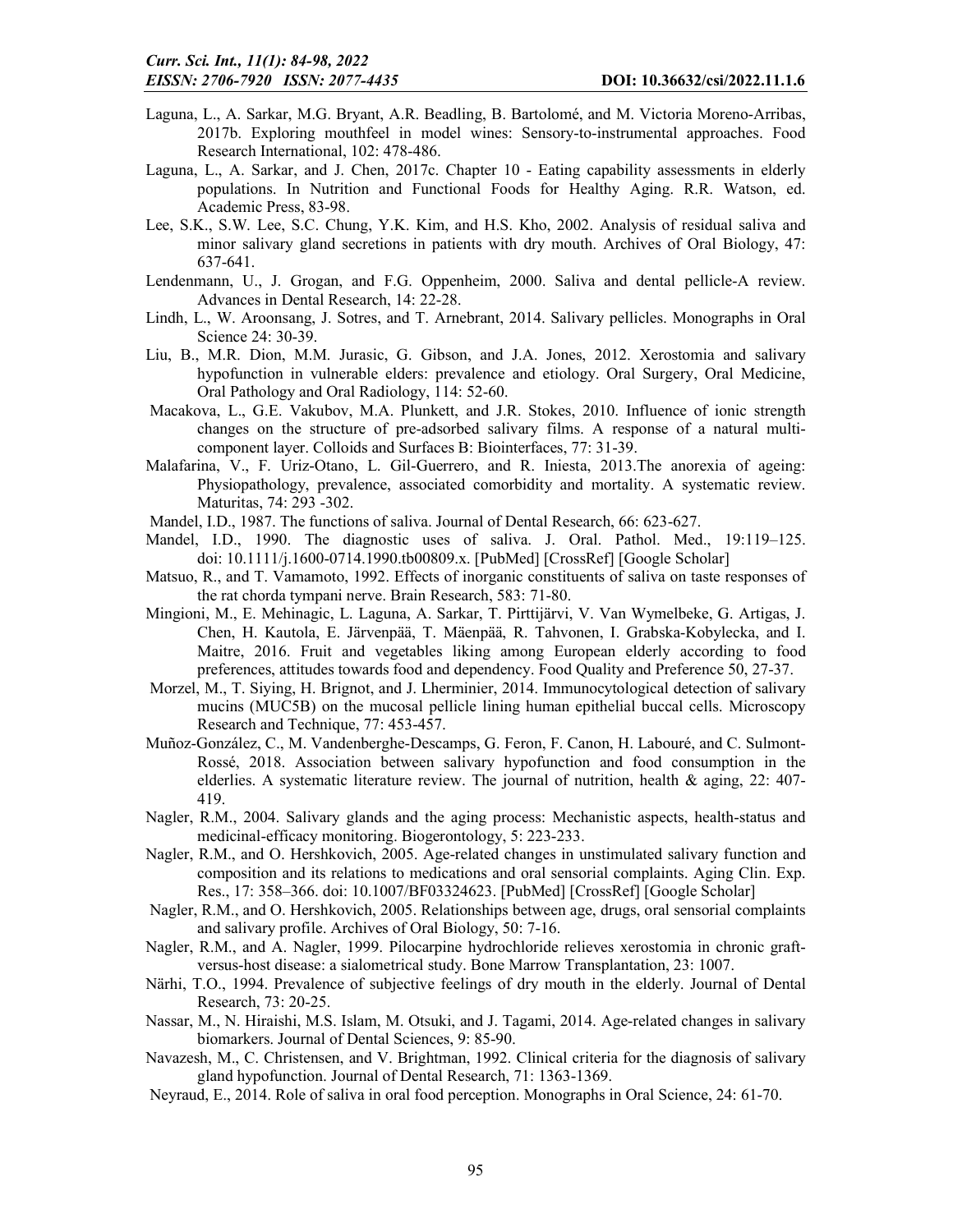- Niccoli, T., and L. Partridge, 2012. Ageing as a risk factor for disease. Curr. Biol., 22:R741–752. doi: 10.1016/j.cub.2012.07.024. [PubMed] [CrossRef] [Google Scholar].
- O'Dowd, J.J., D.J. Robins, and D.J. Miller, 1988. Detection, characterisation, and quantification of carnosine and other histidyl derivatives in cardiac and skeletal muscle. Biochim. Biophys. Acta., 967:241–249. doi: 10.1016/0304-4165(88)90015-3. [PubMed] [CrossRef] [Google Scholar]
- Owen-Smith, B., J. Quiney, and J. Read, 1998.Salivary urate in gout, exercise, and diurnal variation. Lancet. 351:1932. doi: 10.1016/S0140-6736(05)78616-5. [PubMed] [CrossRef] [Google Scholar]
- Pajukoski, H., J.H. Meurman, P. Halonen, and R. Sulkava, 2001. Prevalence of subjective dry mouth and burning mouth in hospitalized elderly patients and outpatients in relation to saliva, medication, and systemic diseases. Oral Surgery, Oral Medicine, Oral Pathology, Oral Radiology and Endodontics, 92: 641-649.
- Patel, S.S., *et al.,* 2013. Serum creatinine as a marker of muscle mass in chronic kidney disease: Results of a cross-sectional study and review of literature. J. Cachexia Sarc. Muscle, 4:19–29. doi: 10.1007/s13539-012-0079-1. [PMC free article] [PubMed] [CrossRef] [Google Scholar]
- Patti, G.J., O. Yanes, and G. Siuzdak, 2012. Innovation: Metabolomics: The apogee of the omics trilogy. Nat. Rev. Mol. Cell Biol., 13:263–269. doi: 10.1038/nrm3314. [PMC free article] [PubMed] [CrossRef] [Google Scholar]
- Paula, F.D., T.H.N. Teshima, R. Hsieh, M.M. Souza, M.M.S. Nico, and S.V. Lourenco, 2017. Overview of human salivary glands: Highlights of morphology and developing processes. The Anatomical Record, 300: 1180-1188.
- Pedersen, A., A. Bardow, S.B. Jensen, and B. Nauntofte, 2002. Saliva and gastrointestinal functions of taste, mastication, swallowing and digestion. Oral Diseases, 8:117-129.
- Pedersen, W., M. Schubert, K. Izutsu, T. Mersai, and E. Truelove, 1985. Clinical science agedependent decreases in human submandibular gland flow rates as measured under resting and post-stimulation conditions. Journal of Dental Research, 64: 822-825.
- Pluskal T., S. Castillo, A. Villar-Briones, and M. Oresic, 2010. Mzmine 2: Modular framework for processing, visualizing, and analyzing mass spectrometry-based molecular profile data. BMC Bioinform., 11:395.
- Pluskal, T., T. Uehara, and M. Yanagida, 2012. Highly accurate chemical formula prediction tool utilizing high-resolution mass spectra, MS/MS fragmentation, heuristic rules, and isotope pattern matching. Anal. Chem., 84:4396–4403. doi: 10.1021/ac3000418. [PubMed] [CrossRef] [Google Scholar]
- Pluskal, T., and M. Yanagida, 2016. Measurement of metabolome samples using liquid chromatography-mass spectrometry, data acquisition, and processing. Cold Spring Harb. Protoc. doi: 10.1101/pdb.prot091561. [PubMed] [CrossRef] [Google Scholar]
- Prinz, J.F., R.A. De Wijk, and L. Huntjens, 2007. Load dependency of the coefficient of friction of oral mucosa. Food Hydrocolloids, 21: 402-408.
- Prinz, J.F., and P.W. Lucas, 1997. An optimization model for mastication and swallowing in mammals. Proceedings of the Royal Society B: Biological Sciences, 264: 1715-1721.
- Proctor, G.B. 2016. The physiology of salivary secretion. Periodontology 2000, 70: 11-25.
- Ra, S.G., S. Maeda, R. Higashino, T. Imai, and S. Miyakawa, 2014. Metabolomics of salivary fatigue markers in soccer players after consecutive games. Appl. Physiol. Nutr. Metab., 39:1120– 1126. doi: 10.1139/apnm-2013-0546. [PubMed] [CrossRef] [Google Scholar]
- Rowe, J.W., and R.L. Kahn 1987 Human aging: Usual and successful. Science, 237:143–149. doi: 10.1126/science.3299702. [PubMed] [CrossRef] [Google Scholar]
- Rutuja, U., B. Natalia, and C. Jianshe, 2016. Mechanisms underlying astringency: introduction to an oral tribology approach. Journal of Physics D: Applied Physics., 49: 104003.
- Saari, H., S. Halinen, K. Ganlöv, T. Sorsa, and Y. Konttinen, 1997. Salivary mucous glycoprotein MG1 in Sjögren's syndrome. Clinica. Chimica. Acta., 259: 83-96.
- Salvolini, E., D. Martarelli, R. Di Giorgio, L. Mazzanti, M. Procaccini, and G. Curatola, 2000. Agerelated modifications in human unstimulated whole saliva: A biochemical study. Aging Clinical and Experimental Research, 12: 445-448.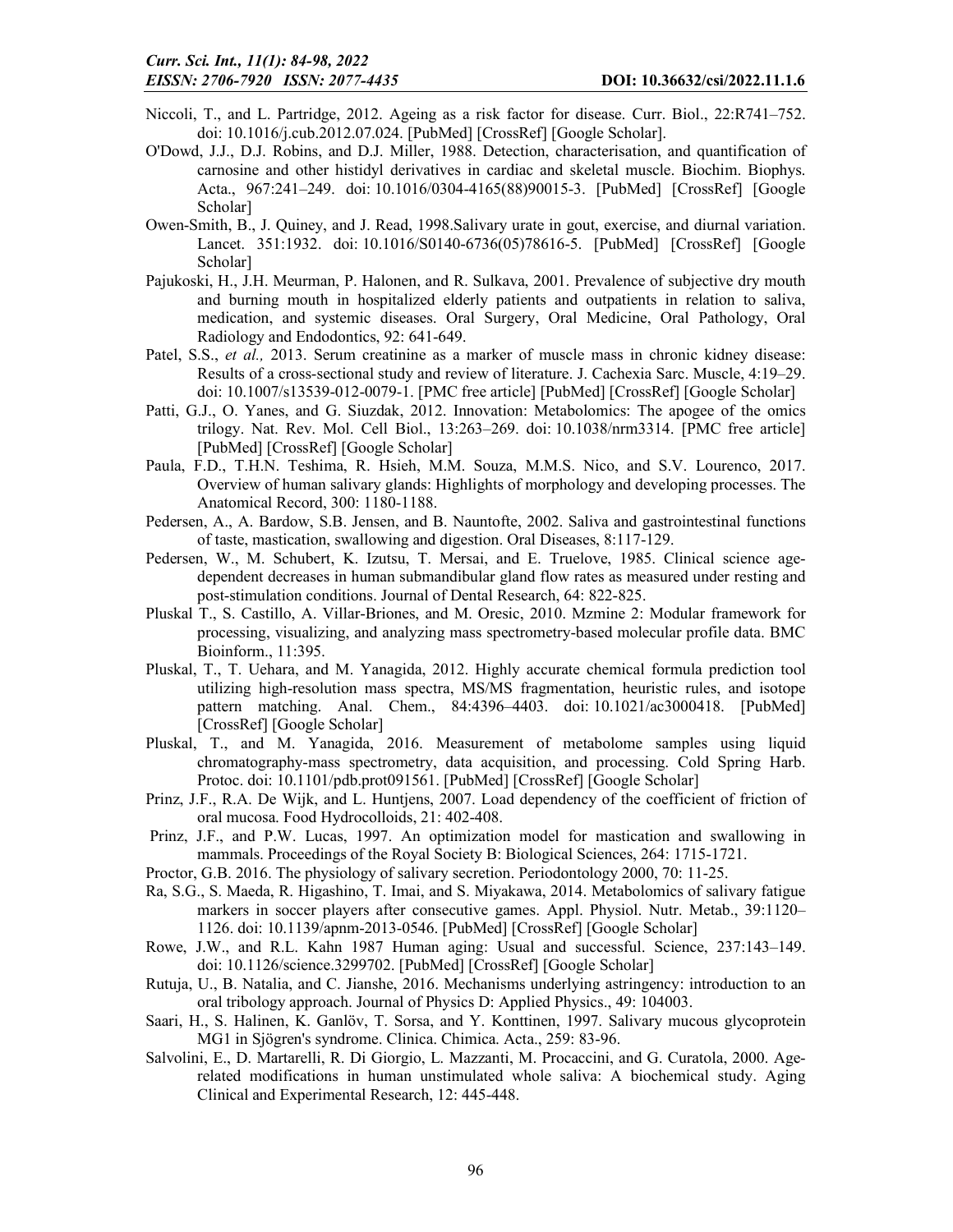- Sarkar, A., and H. Singh, 2012. Oral behaviour of food emulsions. In Food Oral Processing. Wiley Blackwell, 111-137.
- Sarkar, A., A. Ye, and H. Singh, 2016. Oral processing of emulsion systems from a colloidal perspective. Food & Function, 8: 511-521.
- Schipper, R.G., E. Silletti, and M.H. Vingerhoeds, 2007. Saliva as research material: Biochemical, physicochemical and practical aspects. Archives of Oral Biology, 52: 1114-1135.
- Scott, J., E.A. Flower, and J. Burns, 1987. A quantitative study of histological changes in the human parotid gland occurring with adult age. Journal of Oral Pathology & Medicine, 16: 505-510.
- Shin, Y.K., W. Cong, H. Cai, W. Kim, S. Maudsley, J.M. Egan, and B. Martin, 2012. Age-related changes in mouse taste bud morphology, hormone expression, and taste responsivity. The Journals of Gerontology Series A: Biological Sciences and Medical Sciences, 67A: 336-344.
- Silletti, E., M.H. Vingerhoeds, G.A. Van Aken, and W. Norde, 2008. Rheological behavior of food emulsions mixed with saliva: Effect of oil content, salivary protein content, and saliva type. Food Biophysics, 3: 318-328.
- Smith, C.H., B. Boland, Y. Daureeawoo, E. Donaldson, K. Small, and J. Tuomainen, 2013. Effect of aging on stimulated salivary flow in adults. Journal of the American Geriatrics Society, 61: 805-808.
- Sørensen, C.E., J.O. Larsen, J. Reibel, M. Lauritzen, E.L. Mortensen, M. Osler, and A.M.L. Pedersen, 2014. Associations between xerostomia, histopathological alterations, and autonomic innervation of labial salivary glands in men in late midlife. Experimental Gerontology, 57: 211-217.
- Sreebny, L.M., 2000. Saliva in health and disease: An appraisal and update. Int. Dent. J., 50:140–161. doi: 10.1111/j.1875-595X.2000.tb00554.x. [PubMed] [CrossRef] [Google Scholar]
- Srivastava, S., 2019. Emerging insights into the metabolic alterations in aging using metabolomics. Metabolites. 9:301. doi: 10.3390/metabo9120301. [PMC free article] [PubMed] [CrossRef] [Google Scholar]
- , Stephens, F.B., D. Constantin-Teodosiu, and P.L. Greenhaff, 2007. New insights concerning the role of carnitine in the regulation of fuel metabolism in skeletal muscle. J. Physiol., 581:431–444. doi: 10.1113/jphysiol.2006.125799. [PMC free article] [PubMed] [CrossRef] [Google Scholar]
- Stokes, J.R., and G.A. Davies, 2007. Viscoelasticity of human whole saliva collected after acid and mechanical stimulation. Biorheology, 44: 141-160.
- Takeda, I., *et al.,* 2009. Understanding the human salivary metabolome. NMR Biomed., 22:577–584. doi: 10.1002/nbm.1369. [PubMed] [CrossRef] [Google Scholar]
- Takehara, S., M. Yanagishita, K.A. Podyma-Inoue, and Y. Kawaguchi, 2013. Degradation of MUC7 and MUC5B in Human Saliva. PLOS ONE 8, e69059.
- Teruya, T., R. Chaleckis, J. Takada, M. Yanagida, and H. Kondoh, 2019. Diverse metabolic reactions activated during 58-hr fasting are revealed by non-targeted metabolomic analysis of human blood. Sci. Rep. 9:854. doi: 10.1038/s41598-018-36674-9. [PMC free article] [PubMed] [CrossRef] [Google Scholar]
- Teruya, T., H. Goga, and M. Yanagida, 2020. Aging markers in human urine: A comprehensive, nontargeted LC–MS study. FASEB Bioadv., 2:720–733. doi: 10.1096/fba.2020-00047. [PMC free article] [PubMed] [CrossRef] [Google Scholar]
- Teruya, T., H. Goga, and M. Yanagida, 2021. Human age-declined saliva metabolic markers determined by LC–MS. Sci Rep., 11: 18135. Published online, 13. doi: 10.1038/s41598-021- 97623-7 PMCID: PMC8437986, PMID: 34518599
- Tierney, A.J., and T. Atema, 1988. Amino acid chemoreception: Effects of pH on receptors and stimuli. Journal of Chemical Ecology, 14: 135-141.
- Valdes, A.M., D. Glass, and T.D. Spector, 2013. Omics technologies and the study of human ageing. Nat. Rev. Genet. ;14:601–607. doi: 10.1038/nrg3553. [PubMed] [CrossRef] [Google Scholar]
- Vandenberghe Descamps, M., H. Labouré, A. Prot, C. Septier, C. Tournier, G. Feron, and C. Sulmont Rossé, 2016. Salivary flow decreases in healthy elderly people independently of dental status and drug intake. Journal of Texture Studies, 47: 353-360.
- Varga, G., 2015. Physiology of the salivary glands. Surgery, 33: 581-586.